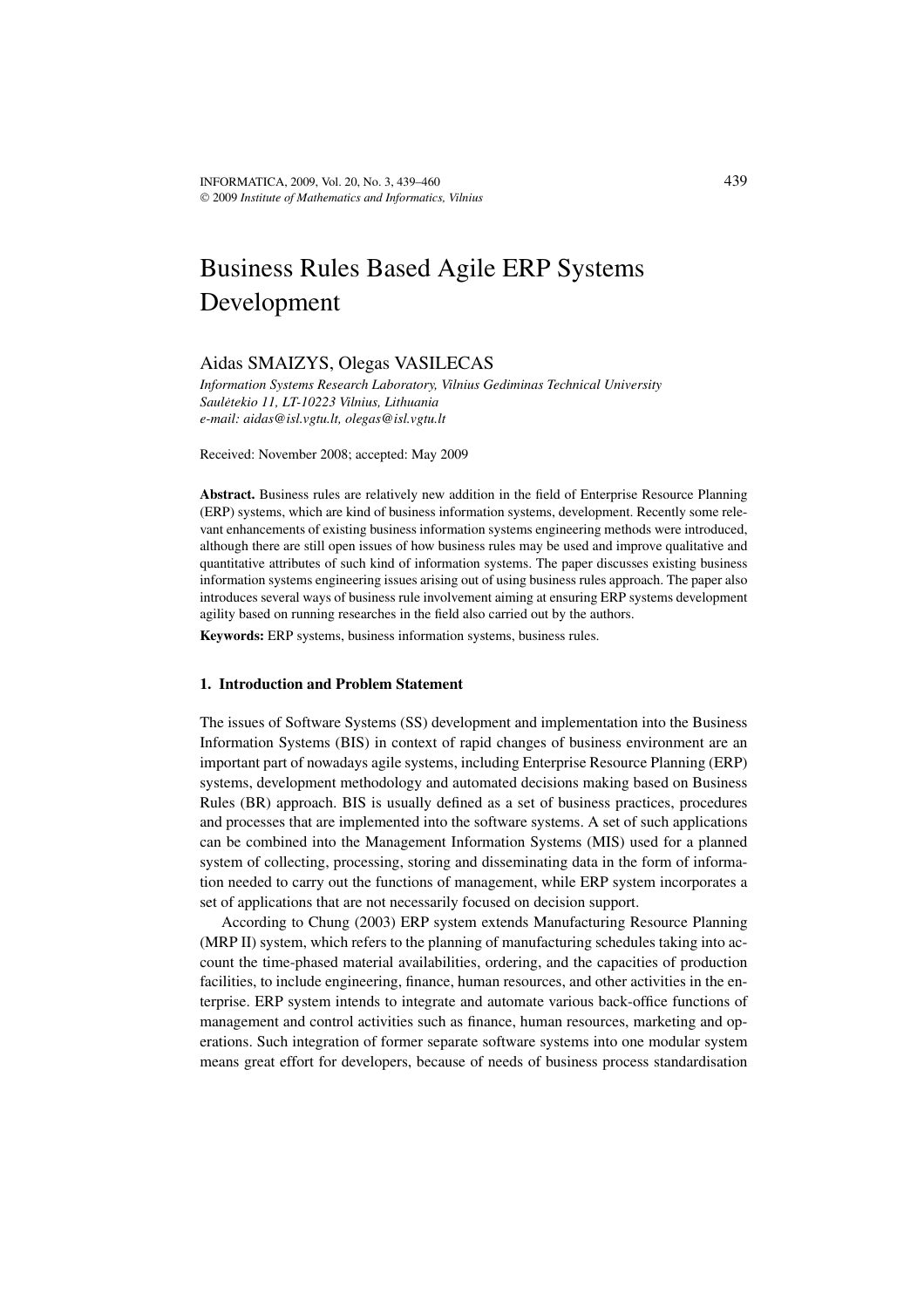### 440 *A. Smaizys, O. Vasilecas*

and use of same object and data model across the enterprise. ERP system is a packaged software solution that addresses the enterprise needs of an organization by tightly integrating the various functions of an organization using a process view of the organization. ERP systems main goal is to integrate data and processes from all areas of an organization and unify it for easy access and work flow. This is the main reason which drives fast ERP systems expansion into former areas of business systems not dealing with ERP systems.

In general a business process is a partially ordered set of linked activities that create value by transforming an input into a more valuable output. Both input and output can be artefacts and/or information and the transformation can be performed by human actors, machines, or both (Ciuksys and Caplinskas, 2007). From the historical perspective it is important to highlight expansion of evolving ERP systems to support business processes from operational through tactical to strategic levels. Such expansion enables implementation of more complex decision and logical derivation processes and requires the use of new technologies and methods to support more intelligent behaviour of ERP systems. ERP systems are as a core component, which expands through the different business levels (operational, tactical and strategic), integrates and includes several formerly separate Information Systems (IS). This leads ERP systems becoming a synonymous of IS (though ERP systems like BIS, MIS and Executive Information Systems (EIS) are specialization of general IS) and such a border between ERP systems and other kind of IS is going to be heavily distinguished.

On the other hand most ERP systems in enterprises already became huge and complex structures which are difficult to maintain, change or develop new functionality needed to provide artificial intelligence features needed for further decision automation. Growing maintenance, development costs, security issues, globalisation and business distribution across the different countries with different business rules leads to the opposite process of ERP systems disintegration, when separate business processes for individual functional areas are developed in fragmented manner. To stop such disintegration, development of new more sophisticated and intelligent ERP systems development techniques and methods are needed. That also might be provided by involvement of business rules approach combined with agile ERP systems development process.

BR are relatively new addition in the field of BIS (and ERP systems as well) engineering (Bocij *et al.*, 2005). It has been accepted since year 1988 that BR are an important element of all type of IS (Van Assche *et al.*, 1988; Zachman and Sowa, 1992; Loucopoulous and Katsouli, 1992) and BIS as kind of IS therein. Object Management Group (OMG) document "Semantics of business vocabulary and business rules specification" (OMG, 2008) defines a BR as "a rule that is under business jurisdiction". BR from database engineering perspective are somewhat similar to integrity constraints (Date, 2000) or various programming language constructions used for description of structured logics for making decisions in software systems. Some authors discuss BR similarity to requirements (BRG, 2000; Hay, 2003) or state that BR can be used to represent both user requirements and conditions to which the system should conform (Valatkaite and Vasilecas, 2005).

In general a BR was defined in Guide project (Hay *et al.*, 1997) as "a statement that defines or constraints some aspect of the business". According to the OMG the BR resides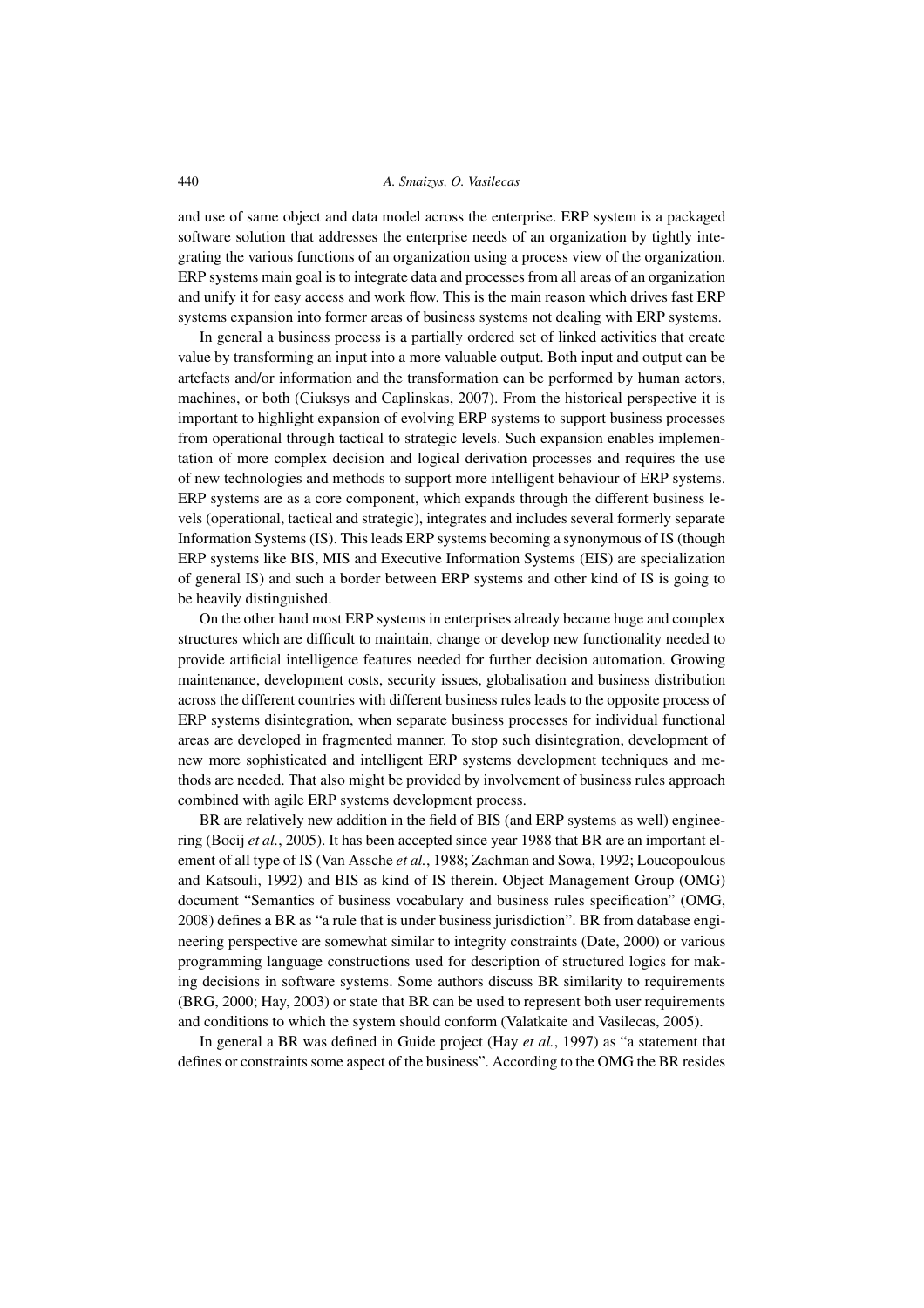at the borderline between business engineering and software engineering. The Business Rules Group (BRG) gives another definition using business and information system perspectives: "From the business perspective a business rule is a directive, which is intended to influence or guide business behaviour, in support of business policy that is formulated in response to an opportunity or threat. From the information system perspective a business rule is a statement that defines or constrains some aspect of the business. It is intended to assert business structure, or to control or influence the behaviour of the business" (BRG, 2003).

In particular business systems are functioning according to BR approved in specific business domain. Due to dynamic nature of business environment and accordingly BR, they are changing frequently reacting to internal and external influences such as changes in law, new competition, etc. (von Hale, 2001). Such changes challenge further inconsistency of existing BIS and already automated decisions or decision support in MIS and ERP systems with new business situation are needed to be adapted to the new business needs and changed BR – a subset of the enormous number of BR enforced by BIS. From a business point of view, nontrivial BR may be context dependent in space (e.g., different law in different countries) and time (e.g., law may be changed). Therefore, the rules have to be maintained during the life-cycles of rule-based applications (Herbst *et al.*, 1994). According to the traditional IS, and BIS in specific, engineering methodology changes in BR should be propagated through all the reengineering lifecycle stages starting from problem domain analysis, requirement specification, design, etc. (Fig. 1), where BR are involved in requirements and implemented into the BIS software code as new or modified executable instructions or kind of production rules used for automated decisions later on.

Such traditional BIS engineering methods do not allow storage of the same rules in one place and spreading them across the applications code servicing automated decisions according to the same business logic. It makes further modification of software systems very complicated and resource consuming, but enterprises cannot allow business system to function according to inadequate rules and need achievement of fast BIS adaptation, moreover with minimum costs.

Another problem that should be solved in case of using traditional methods is that changes of BR usually influence not only one isolated component, but few of them and changes in business logic should be propagated through all the isolated and integrated software applications of BIS servicing business processes of business systems that are affected by changed BR, when separated applications in the same enterprise are acting according to slightly different rules. This leads to incompleteness and redundancy of these rules, which may be specified in different ways in several software applications or may be implemented using different technologies, or get lost in redundant pieces of code.

At least one more problem also exists. BR of particular problem domain can be similar in several enterprises, but they are rarely applied in the same way, even if they depend on the same legal regulations. It is an extremely actual problem, when enterprises implement separate software systems customising standard versions of business processes and BR already built into the standard installation package. Such implementations together with integrated software provide unexpected results. This leads to the need of business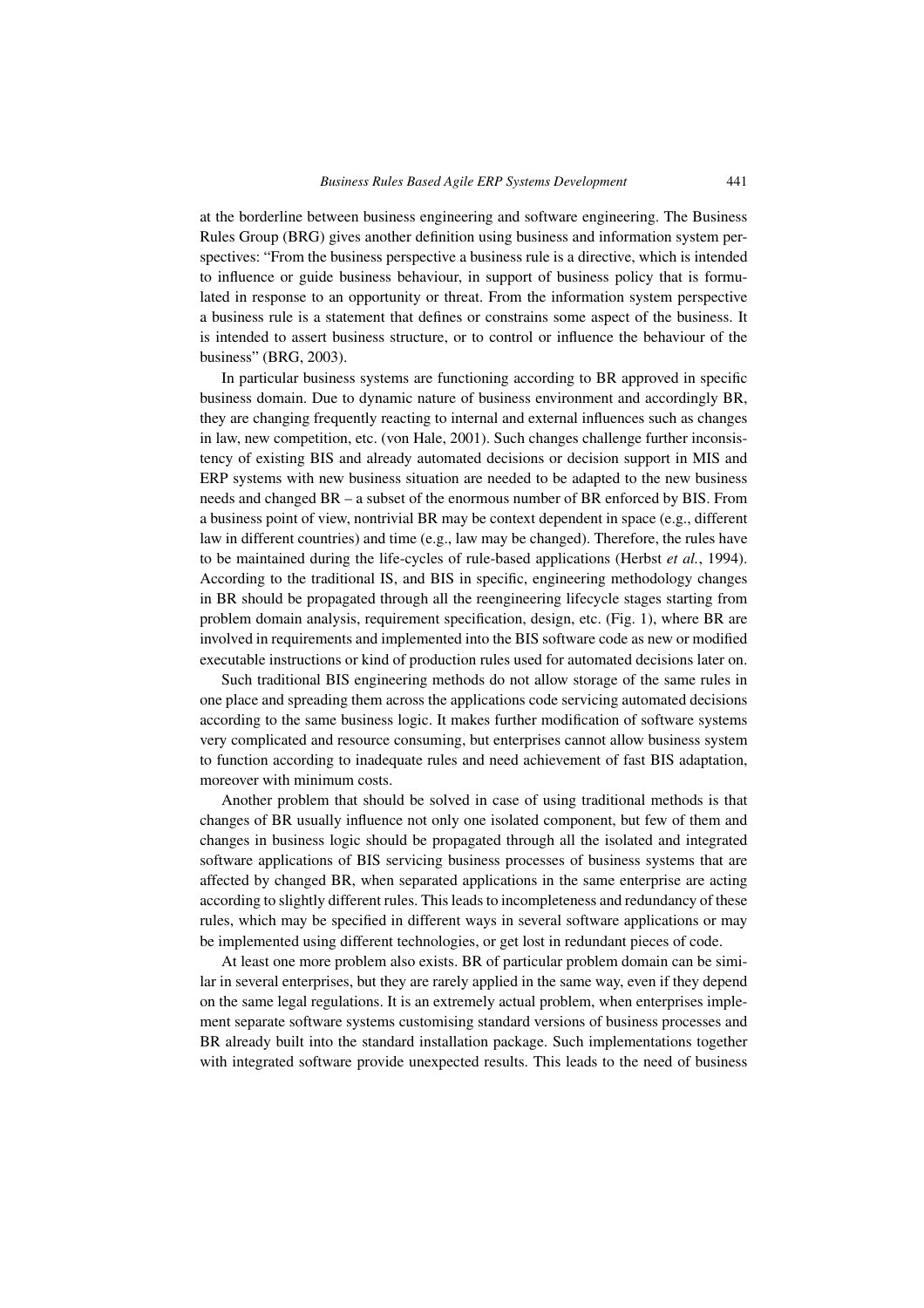442 *A. Smaizys, O. Vasilecas*



Fig. 1. Traditional information system engineering process.

logic exchange not only between software of BIS in one business system, but the need of business logic exchange between several business systems of same enterprise as well.

The current use of separation of system components into the application and data layers does not seem to be sufficient nowadays. The paper discuses agile ERP systems development and automated decision making using separation of business logic represented in BR and logical reasoning components out of the ERP system components developed in a traditional way. The aim of this paper is to analyse commonly used methods and introduce some relevant enhancements with respect to their expressiveness regarding BR. Finally a comparison and discussion on the analysed and several suggested ways of BR involvement is presented.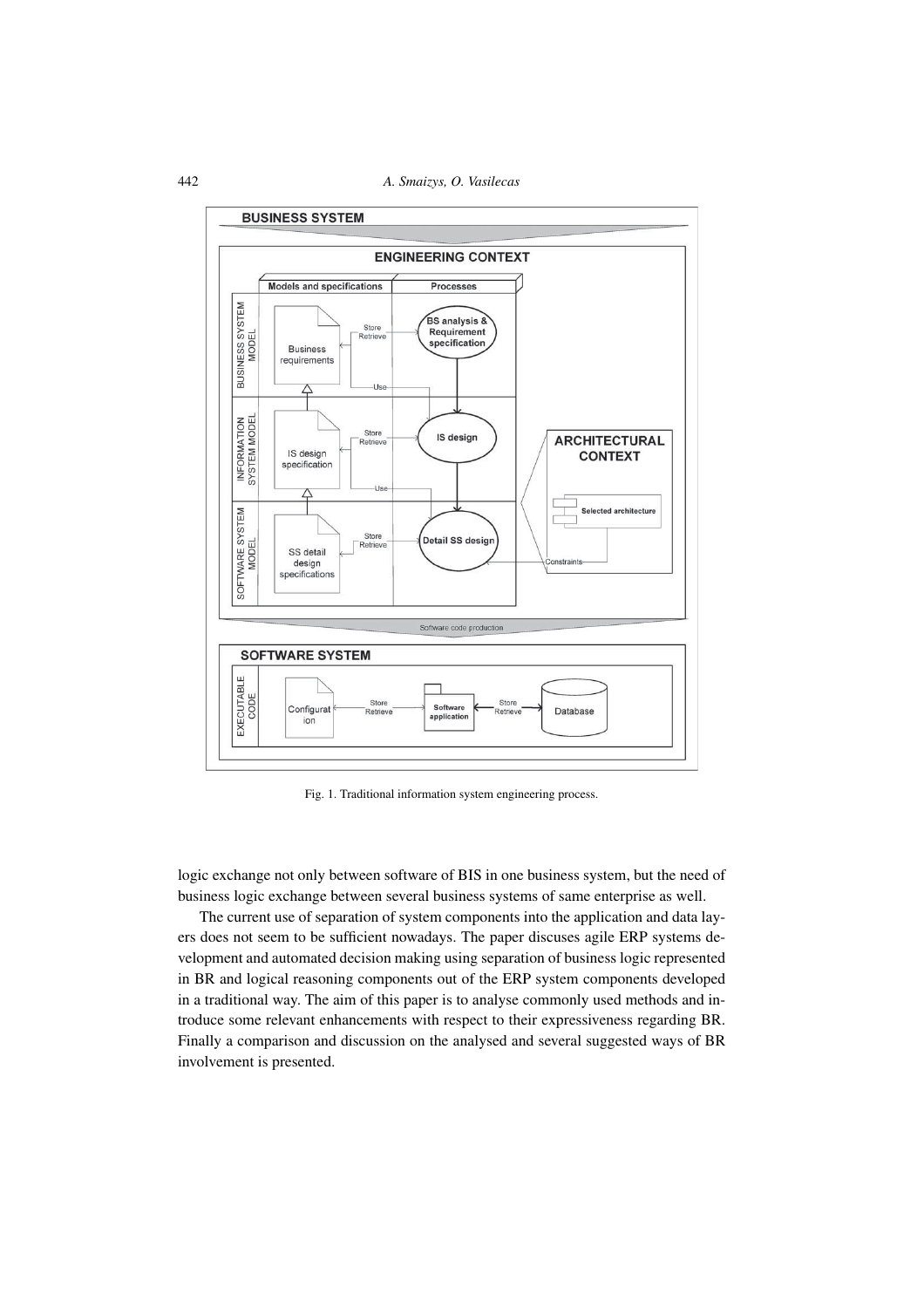# **2. Business Rules in ERP Systems**

At the end of the 1960's, a new idea to create an integrated data model within a single organization arose. Further evolution of Enterprise Resource Planning – abbreviation ERP – systems closely followed the spectacular developments in the field of computer hardware and software systems (Hossain *et al.*, 2002). Nowadays ERP systems in some context also called BIS are not only supplying information for all departments within an enterprise to support decisions, but are used together with other software systems to automate business processes. More and more functionality is implemented into the integrated ERP systems and now it is difficult to define exact boundaries of such systems. However all the computerised systems in one particular enterprise must or at least should operate according to the same set of BR. In this section we will discuss using of BR in enterprises and its IS with main focus on the ERP systems.

In the year 1987 J. Zachman defined IS architecture, first "by creating a descriptive framework from disciplines quite independent of information systems, then specifying information systems architecture based upon the neutral, objective framework and view of each participant in the IS engineering lifecycle (Zachman, 1987). This framework has become known as the Zachman framework by the name of its author. The initial Zachman framework consisted of three columns (for data, process, and network aspects descriptions, respectively) and five rows, making a 15-cell grid structure. In the year 1992 J. Zachman with J. Sowa extended the framework adding tree additional columns: people, time and motivation. This was the first time when BR were explicitly introduced in the motivation column and found its place in process of IS engineering. The sixth – motivation – column of the framework represents BR aspect in business systems and IS of the enterprise according to the different views: scope, business model, system model, technology model, components and describing the final implementation of BR in a newly functioning enterprise, starting from vision, mission, goals, business policy and BR until the final implementation in particular software system process executed with respect to the BR, which either prescribe a certain action or constrain a set of possible actions in the final software system. Relations between motivation and other columns of Zachman framework are explicitly presented in Hay (2003).

All kinds of known BR have found its place in nowadays ERP systems, especially due to the emerged new multidimensional data analysis tools and software based on warehousing techniques and On-Line Analytical Processing (OLAP) technologies (Mahajan, 1997). Warehouse data based business analysis tools are widely used in enterprises for collecting and analysing of large data sets using several Data Bases (DB) of such systems as ERP, Data Mining, Expert and Decision Support, Customer Relationship Management (CRM), Production and other systems.

Structural BR in current ERP systems represented, e.g., in OCL (Object Constraint Language) can be used for data model design, constraining structure of entities in data model and implemented as integrity constraints in Active Database Management System (ADBMS). While the operational rules are usually expressed as the requirements in the traditional IS engineering process (Fig. 1) and implemented further into the process models of IS and its software system code as various case scenarios or methods of the objects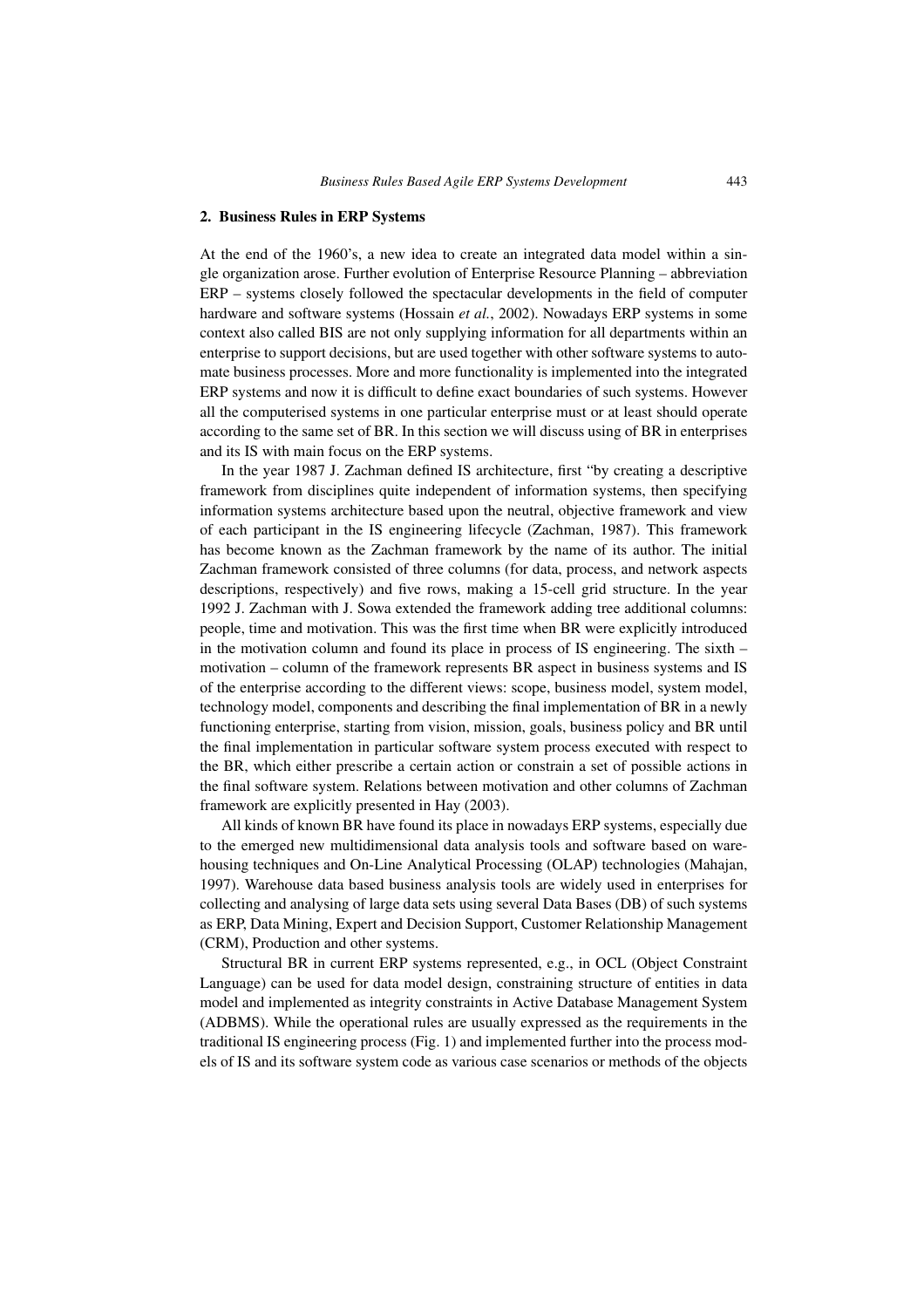for implementation and execution of business logic in the application layer of the software. By emerging ADBMS the part of operational rules can be implemented directly as triggers (Valatkaite and Vasilecas, 2002) or stored procedures for execution of business logic in data layer of BIS applications.

von Hale (2001) proposes to separate the process of business rule discovery into two parts: business rule representation and relation with initial requirement specifications and specification of business rule itself. While initial requirements are discovered by analysing processes and events in business process model or use cases. After such definition of relations between events and actions it is possible to specify decisions making process according to captured and represented BR. This is a typical scenario of business logic representation using ECA (Event–Condition–Action) rules and their further implementation in the executable code, e.g., by triggers (Avdejenkov *et al.*, 2008).

This approach is the base for nowadays agile methods of the ERP system development dealing with separation of business logic out from executable software system code and maximum elimination of human factor in the way of BR implementation from BR management at business systems level until execution in the software applications. Such separation of BR provide some new possibilities for management of business logic directly by business users at business system level and future implementation using transformations and messages sent through dedicated interfaces as it will be discussed in the following sections.

#### **3. Business Rule Based ERP System Development**

The importance of BR in BIS development is motivated by many authors: Ross (2003), Barbara von Halle (2001), Herbst *et al.* (1994), Morgan (2002), Chisholm (2002, 2004), Date (2000), Bajec and Krisper (2005) and well-known organisations like Object Management Group (OMG, 2008) and BRG (2005).

Usually the traditional IS development process is vertical – from abstract business needs specifications to the detail software data model and data processing specifications and the finally to executable code and database scheme of software system (Fig. 1). This leads to ERP systems, where business processes usually are implemented in black box way, when business logic of the processes is hidden from the business user. But in our opinion it would be great advantage when some of the services could be rules-based and expose rules to the users with opportunity for them to manage rules directly and make system transparent.

The business rule approach makes IS development process not only vertical but also extend horizontal dimension. This happens because in addition to business system and information system level specifications we intend to produce separate executable model or new software system components that will operate on higher level of more abstract information processing and will be integrated with traditionally developed data processing components. The typical example of such horizontal development is the engineering process according to the service oriented architecture (SOA) presented in Smaizys and Vasilecas (2009).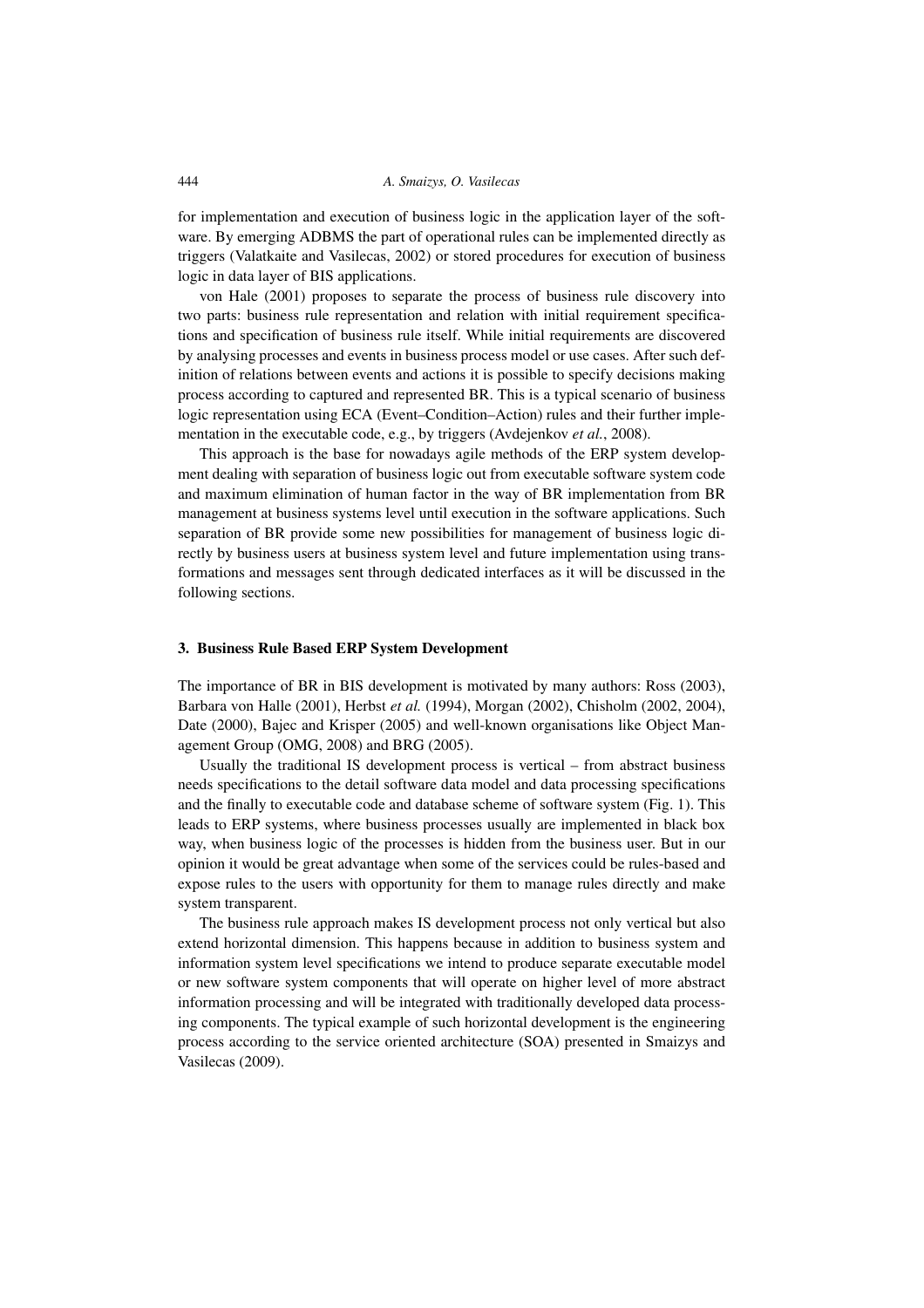

Fig. 2. Additional components of architecture needed for ERP engineering using BR based approach.

BR approach to the ERP system development first of all means separation of business logic, development of new architectural components servicing BR and their integration with components developed in a traditional way. Contrary to the traditional systems BR based systems can be viewed as not consisting of two, but of three major layers – data management, presentation (or end-user) and BR layer (Chisholm, 2002). In concern to SOA we propose to distinguish data, application, business logic and presentation layers to represent major components needed for BR based systems development (Fig. 2). Separate newly introduced components are used according to the needs, purpose and selected strategy of BR approach implementation and this is discussed in detail in Section 4.

Such new architectural components should be designed in development process. This leads to modification of traditional engineering process introducing new processes and development of new methods, languages, specifications and tools. First of all BR should be captured, specified, stored and represented in a formal and informal way. Then some component for BR interpretation usually named as business rules engine is needed. In-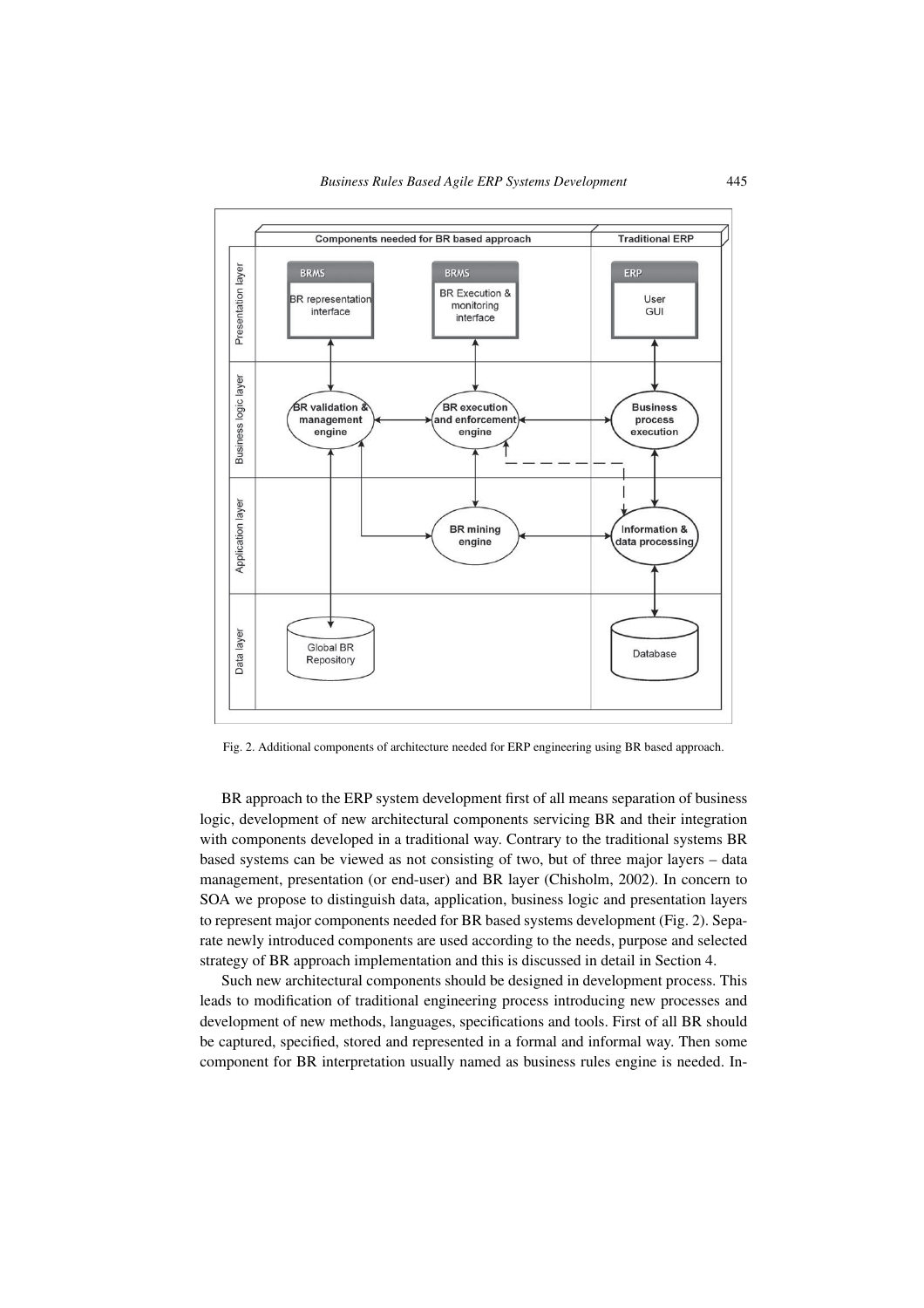#### 446 *A. Smaizys, O. Vasilecas*

terpreted BR should be executed or enforced calling specially designed executable instructions in application or database layer, or transformed into some executable components, or at least some part of them for servicing business logics (Vasilecas and Smaizys, 2007, 2008). We also have carried out research on business rule transformation into the requirements and some design specifications (Vasilecas and Smaizys, 2005) for further engineering using a traditional way of IS engineering, but such a way of IS development from our point of view is less productive.

Summarising all our obtained experience we can state that there is no existing standard and universal method or language for BR based ERP development. All the proposed methods are suitable only for modelling of specific BR classes and are limited by the architecture and tools used. The main development approaches of BR based ERP systems are discussed in Section 4 and details of BR based engineering processes are discussed further in this section.

### 3.1. *Business Rule Specification and Representation*

A representation of BR at a conceptual level offers several advantages. Design of the system and independent implementation of the business user oriented conceptual model may enable simulation of behaviour of logically dependent event–action–sequences or automated generation of rule-preserving implementations. According to Herbst *et al.* (1994) several types of conceptual models do not provide a systematic treatment of BR. Nevertheless, the available constructs for function-oriented BR specification like UML (Unified Modelling Language) (Erikson and Penker, 2000; OMG, 2007), Data Flow Diagrams, Merise conceptual processing model, State-Transition Diagrams, Transition Graphs, State Charts and Petri Nets, Decision tables (Smaizys and Vasilecas, 2009), Data-oriented Object Constraint Language (OCL) (OMG, 2006; Ceponiene *et al.*, 2009), Entity-Relationship Diagrams, NIAM (Nijssen and Halpen, 1989) and the Behaviour Integrated Entity–Relationship (BIER) model (Eder *et al.*, 1987); Object-oriented Event schemas, object-flow diagrams and process-dependency diagrams offer a certain potential to specify some semantics of BR.

Generally, the graphical representations of BR for system of realistic size may become very complex and cumbersome (Grosof, 2001). Also they cannot be interpreted or used for further transformations in automated way. For this reason, several XML based specification languages like SBVR (OMG, 2008), SRML (Thorpe and Ke, 2001), etc. were introduced as a possibly useful alternative or supplement to graphical presentations.

Meta-model and template based business rule specifications provide a rigorous definition of aspects, which are not or extremely inconvenient to express in graphical notations. Such specification languages are especially suitable for a formalization of rules used for further automated transformation or use in inference processors of rule engine. However, the relevant interdependencies between single rules or rules and objects are preferably expressed in a graphical notation. The most recently used business rule specification and representation techniques are meta-model based business rule templates using XML, Decision Tables (DT) and decision trees.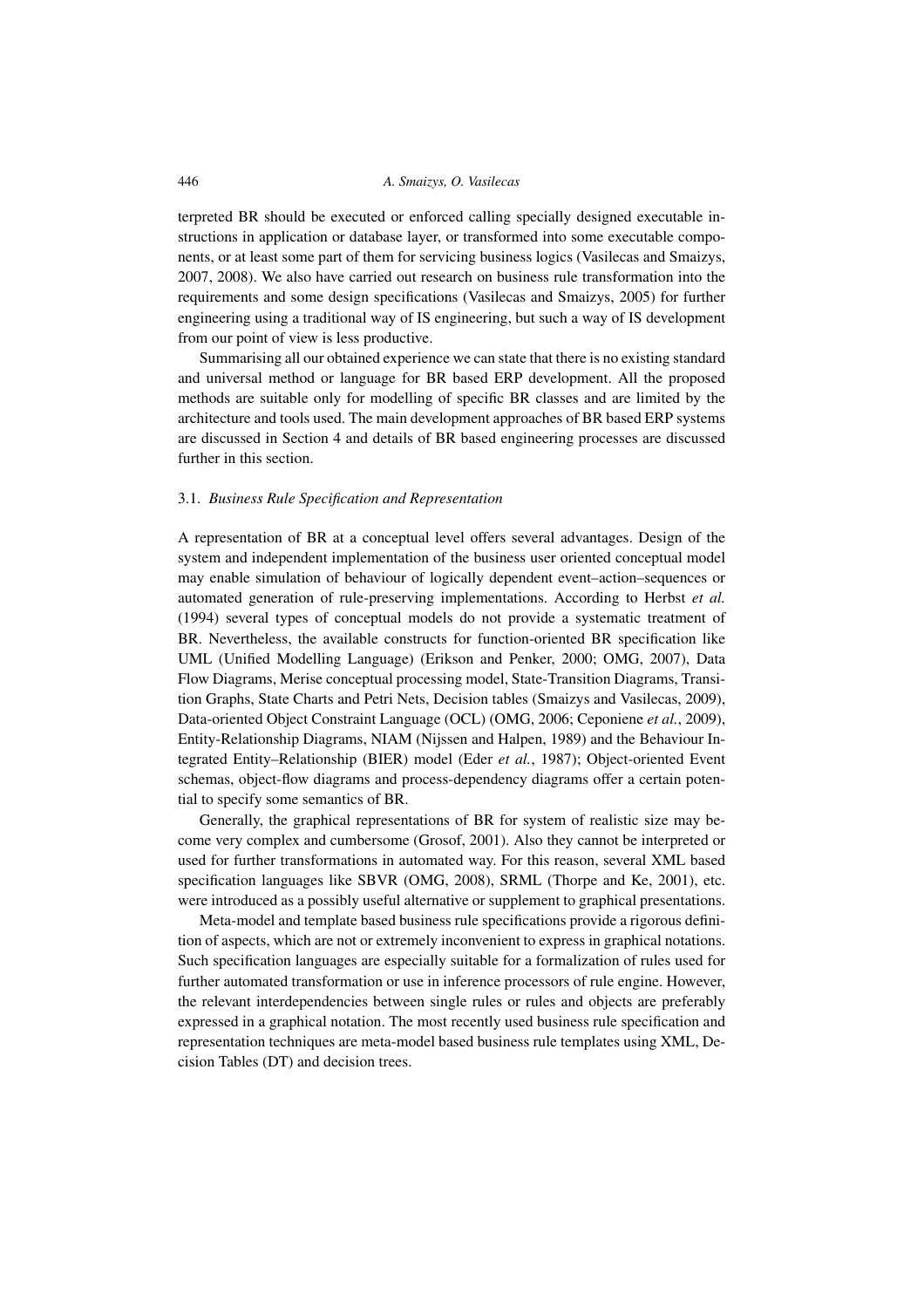### 3.2. *Business Rule Classification and Management*

A huge amount of BR used in enterprises and complexity of their system causes difficulties in management and further use. There are few known management approaches known as business rule repository (Butleris, 2004; Vasilecas *et al.*, 2006) and Business Rule Management System (BRMS) (Hall and Harmon, 2006; Morgan, 2002; Butleris and Nenortaite, 2009). They are used to maintain business rule version and configuration control, search, classification for its combination into rule sets to service special needs like automated transformations or logical inference in rule engine, rule testing, simulation and execution or enforcement.

BR according to the BRG (2003) can be separated into two main groups according to the differences in syntactical structure: structural rules and operational rules. The Object Management Group (OMG) proposed semantic classification of BR introducing structural, behavioural and managerial BR and a set of rule types for each category (Weiden *et al.*, 2004). However from our point of view it is a variation of BRG classifier of the rules. OMG semantic classification may be probably used for better support of the elicitation of BR in application domain, but such complex classification is more difficult to manage because of the need of a large set of different syntactical structures and different graphical notations. It complicates specification process but transformation of BR to the production rules can be arranged better. In our projects for different purposes we are using some mixed variant of classification, specifying rules according to the BRG classification schema and assigning classes similar to OMG semantic classification schema to allow selection of the rules and combine them into the rule sets used for different transformation purposes and relations to the objects in other models like object structure and process models in design phase.

There are few of BRMS for rules management which can be provided like QuickRules (YASU Technologies, 2007), OpenRules (2008) and Versata (2006). Popular BRMS Rule Solutions for Office System and Rule Studio from  $ILOG<sup>1</sup> ILOG (2008)$  uses Microsoft SharePoint portal and Microsoft Visual Studio<sup>2</sup> technologies together with Rule Execution Server integrated with running Applications.

For the same purpose we are using Tools provided by OpenRules and provide version control with Turtoise SVN tool instead of Microsoft SharePoint portal differently from ILOG's case. Both ways of BR management are quite similar, because of the use of decision tables and XML.

Summarising BR in BRMS, BR is the intelligence resource of the meta-system and BRMS provides resources for such meta-system to carry out smart resolution tasks in the inference engine. It usually consists of a compiler and a BR representation (structured frame knowledge) facility. The compiler converts external knowledge representation, obtained through meta-system interfaces into internal formal representation forms available

<sup>&</sup>lt;sup>1</sup>ILOG, Rule Studio are registered trademarks of ILOG, Inc. All other company and product names are trademarks of their respective owners.

<sup>2</sup>Microsoft, Microsoft SharePoint portal, Microsoft Visual Studio are registered trademarks of Microsoft, Inc.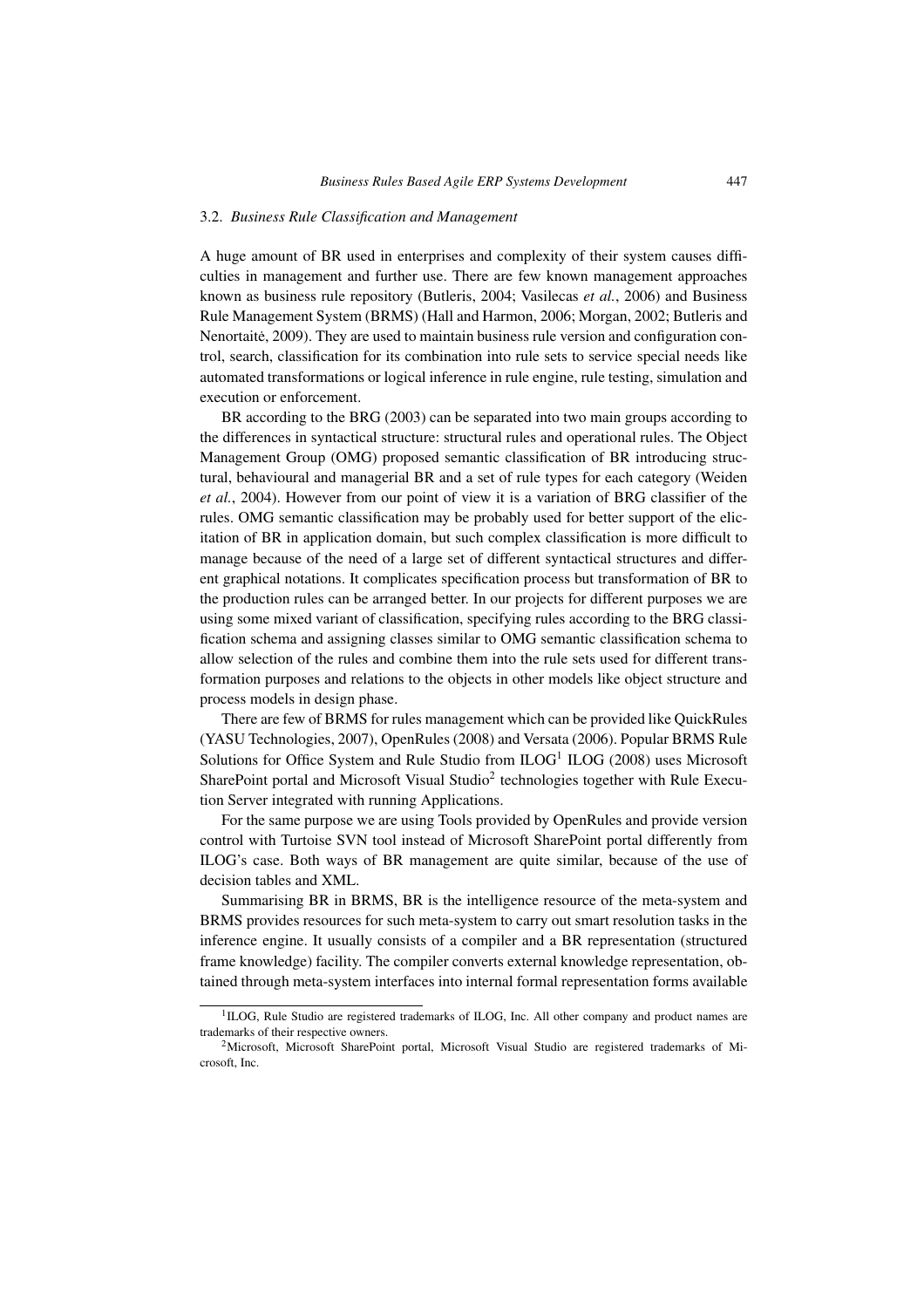### 448 *A. Smaizys, O. Vasilecas*

for storing in BR repository and for processing in inference mechanism using logical operations described in the next section.

#### 3.3. *Logical Operations with Business Rules*

BR are dedicated to represent business knowledge also needed for automation of an organization's business and decision-making processes, removing to some extent influence of the human factor that is prone to inconsistency and error. We propose to distinguish four main purposes of logical operations with BR that depend on the purpose and component used for such operations: validation of BR set for consistency; decision automation using logical inference for decision evaluation according to the BR and facts derived from actual data in ERP system; intelligent business rule mining using flow engines able to discover new BR of facts by doing automated business data analysis of the business data stored in DBMS used in the ERP; and a kind of intelligent decisions using fuzzy logic dealing with situations when it is impossible to get any decision because of inconsistent BR set or availability of several alternative valid decisions.

At the moment there are several well-known logical derivation methods used in inference engines to process BR such as: Backward resolution also called goal-directed reasoning (Kusiak, 1997) and Forward-Chaining also known as Data-Driven resoning (Kusiak, 1997), Rete inferencing algorithm (Forgy, 1982) designed by Dr. Charles Forgy during the late 1970 which found its way into expert system inferencing engines during the 1980s and inferencing engines of BRMS nowadays, and Fuzzy logic (Bremdal and Olsen, 1997). Backward resolution involves choosing hypothetical conclusions and testing to see if the necessary rules underlying the conclusions hold true and there are no contradictions in underlying rules. This method is usually used for BR set consistency validation. Forward-Chaining means following pathways through from facts to resulting conclusions, when inference engine infer further facts that may in turn cascading triggering of further rules, which may generate further facts; Forward-Chaining is used in ILOG JRules (ILOG, 2008) based on Java platform for integration with J2SE, J2EE, Eclipse and SOA. Rete algorithm is supported by many modern BRE and BRMS like QuickRules (2007), Jess (2008), JBoss Rules (2008) formerly Drools, etc. However Flow engines using Neural networks (Jain *et al.*, 1999) or rule extraction from time-series and deduction using statistical methods like Cluster analysis (Das *et al.*, 1998), etc., in the nearest future will enable extended functionality of intelligent BRMS.

A lot of the rule engines out there were originally called expert systems or inference engines, then they were called Business Rule Engines (BRE), and today they are known as BRMS. This determines that logical operations with BR sets in modern systems are usually processed and enforced using the internal inference engine or so-called BRE of BRMS, which carries out various actions based on the reasoning results, e.g., validates and transfers newly users designed BR directly from business system into BR repository and uses them for further transformation or decisions in automated business processes already implemented in ERP systems. Such integration of BR and BR based logical operations do not mean Expert systems going away. They are just going undercover of ERP or have vent already like former MRP, CRM and others did.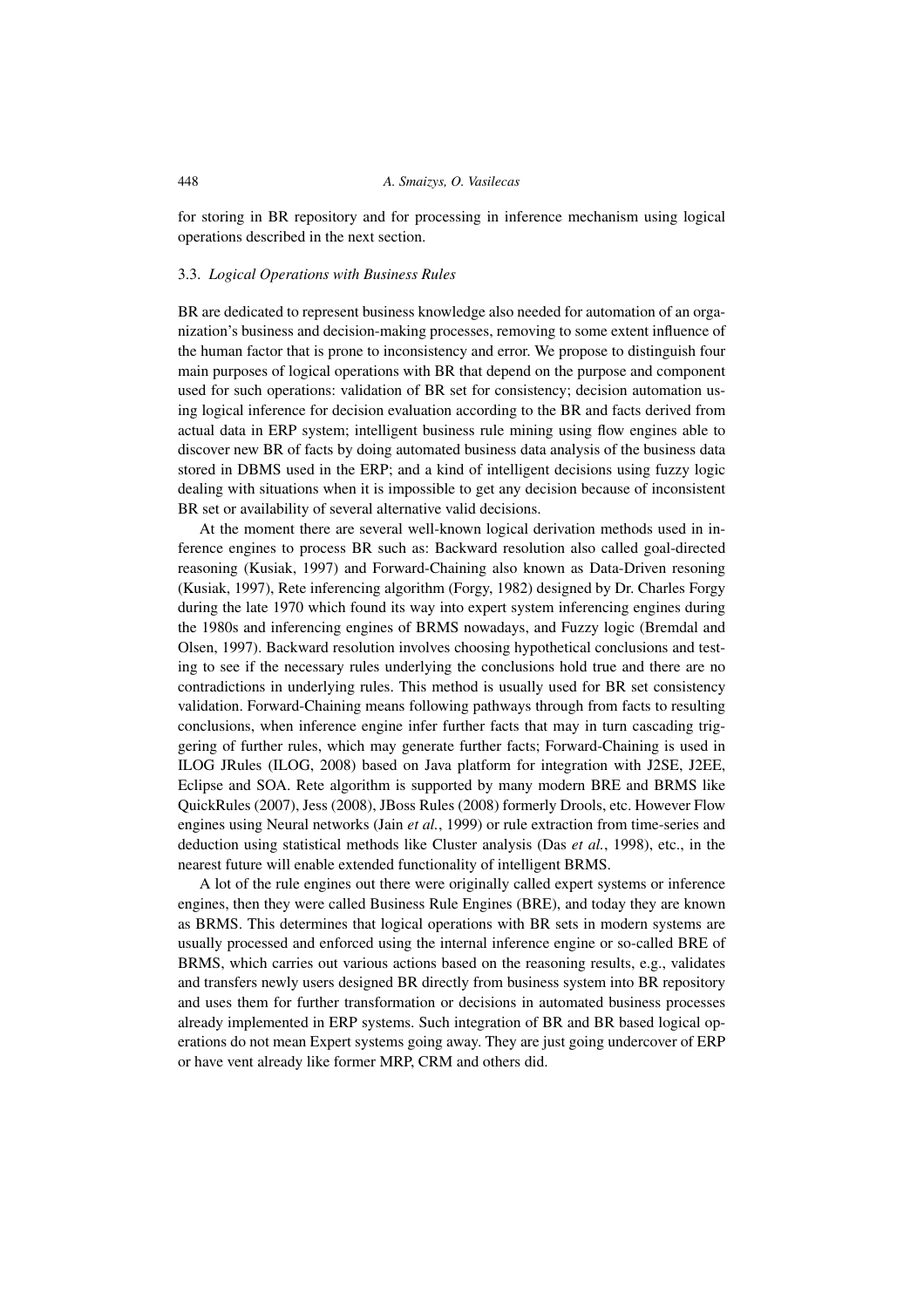# 3.4. *Business Rule Execution and Enforcement*

Usually BR determines what action should be taken based on an enterprise internal guidelines, business practices and/or regulatory compliance. Such determined actions should be somehow executed in the software applications of dedicated ERP system.

Such way of rule enforcement can be achieved in several ways:

- BR model and related models transformation into the executable code of applications or active DBMS components;
- BR model (e.g., represented as DT) transformation into the parameters of the software system and enforcement by execution of dedicated methods of business objects representing business logic developed according to the SOA;
- BR enforcement in BRE by execution of predefined business processes or workflows.

In Vasilecas and Smaizys (2008) we also discuss possibilities of different BR enforcement level implementation in the software applications, because in some business scenarios such enforcement level may change depending on the business system state.

# **4. Business Rule Based ERP System Development Approaches**

Packaged ERP applications have some embedded business rules technology. Rules in ERP packages usually cover basic business rules, but in case you have, for instance, a complex financial or legal scenario you would need to extend rules and enable flexible BR enforcement. This could be allowed in Business rule based ERP systems, leading to the need of selection of corresponding architecture, components, techniques and tools. On the base of our experience we could define the following different strategies and BR approaches based on ERP development maturity and used ERP engineering process complexity:

- **Separation** of business logic model in design process and process-driven BR implementation in the ERP system, typically using model transformations into the active DBMS component code dynamically or manually in the stage of system design.
- **Centralisation** of business logic execution in dedicated BR execution component using interpretation mechanisms of rule engine and BR enforcement in the integrated ERP systems activating built-in executable business processes for selected decisions.
- **Intellectualisation** of ERP system by implementation of intelligent algorithms to allow ERP system self adaptation involving automated business rule mining out from enterprise data and artificial intelligence.

Further in this section we will discuss all these approaches of BR based ERP system development and analyze their weak and strong sides according to the particular purposes.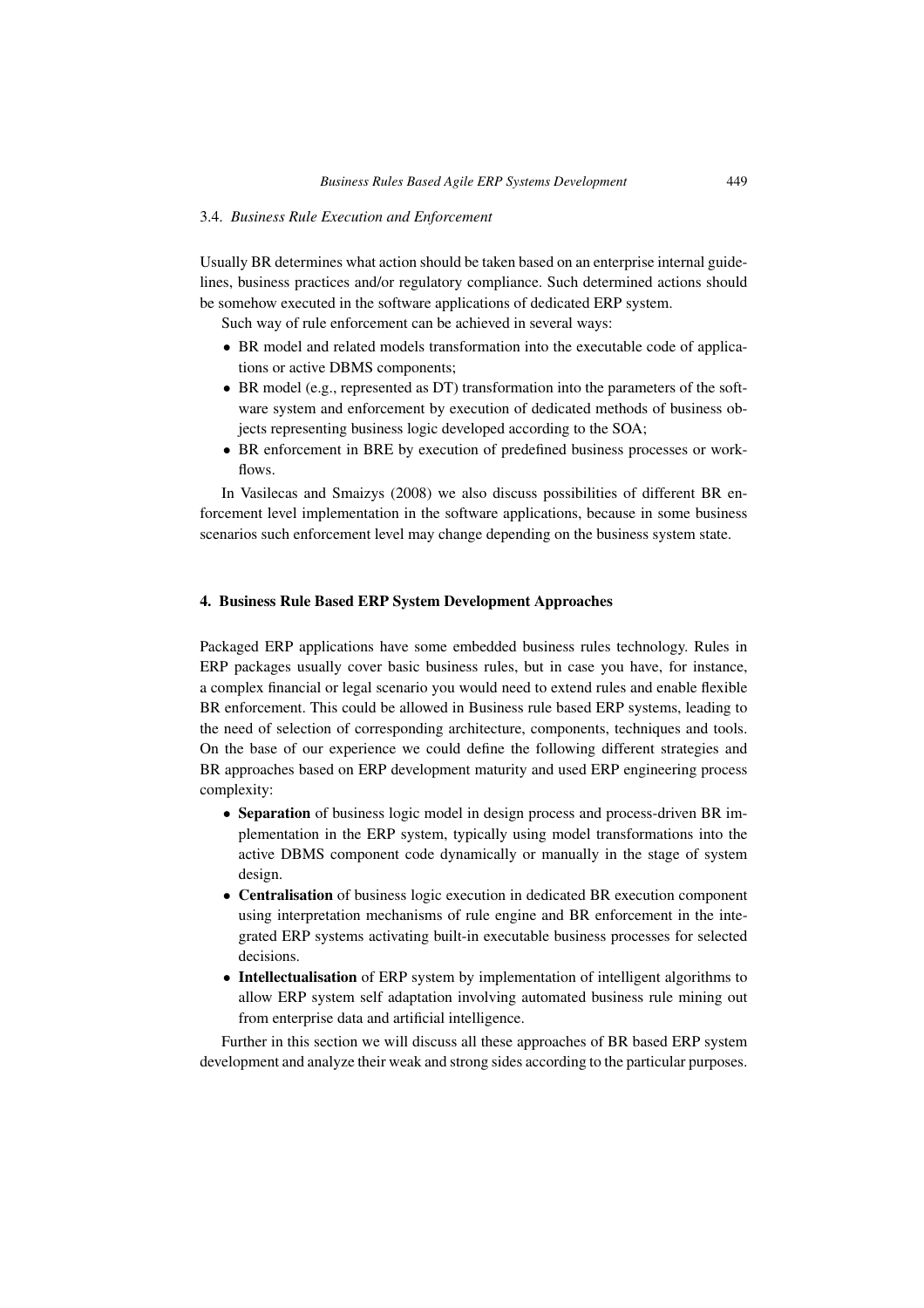# 450 *A. Smaizys, O. Vasilecas*

# 4.1. *Separate Development of Business Logic Model and Integration into the ERP System*

There are several ways of business rule enforcement and implementation into the final software system proposed: to implement into relational database constraints (Zimbrao *et al.*, 2003), triggers (Valatkaite and Vasilecas, 2002; Sosunovas and Vasilecas, 2004) or executable code in applications using resolution of separately stored BR and facts representing entered value instead of validation code (Tang *et al.*, 2005; Vasilecas and Smaizys, 2008). Usually this approach could be used for development of one particular component of ERP system, and achieved by separate development of static business logic model used in ERP system for execution of structured decisions using software system parameterisation (Casati *et al.*, 2000) and later reuse of components developed (Kilov and Simmonds, 1996) and model driven service composition (Oriens *et al.*, 2003a, 2003b; Rosca *et al.*, 2002). This approach is similar and usually does not need the use of rule engine. However inference processing and involvement of some rule engine is useful for validation of BR combined into the rule sets used for further automated transformations. Summarising our experience we could define two different alternatives of such BR enforcement and separately developed business logic model implementation in ERP systems:

- ERP system parameterisation using BR and business logics usually represented in decision tables.
- Business rule and business process model automated transformation into the executable business processes and business logics exchange between separate parts of the business processes implemented into the several software applications later on.

Based on our research we can define following two approaches of BR based ERP systems engineering: Parameter driven approach and Model transformation – driven approach. In Butleris and Kapočius (2002) the authors distinguish the third one called Independent process-driven approach, which is similar to the ILOGs approach of BR based business process execution using BRE.

For illustration of parameter driven approach in Smaizys and Vasilecas (2009) we have analysed decision automation based on BR represented as DT for use by separate components servicing in business logic layer dedicated for selection of action and execution of related executable code in application layer or database layer of software systems.

Model transformation – driven approach was examined in Vasilecas and Smaizys (2007), where we have introduced a method based on a framework early presented in Vasilecas and Smaizys (2005) for development of XML based web applications, using BR model transformations into the design specifications used for further development and/or validation, interpretation and transformation of BR sets into the executable code.

The main difference of our approach is that for example ILOG uses separate Rule Execution Server and we dedicate this functionality to the separate software system component according to the SOA by automated generation of business layer objects and direct deployment of BR represented in DT to the Application database. This approach is simpler and can be easy understand by IT people. ILOG's approach is more suitable for large applications based on Microsoft technology, Microsoft Windows Workflow Foundation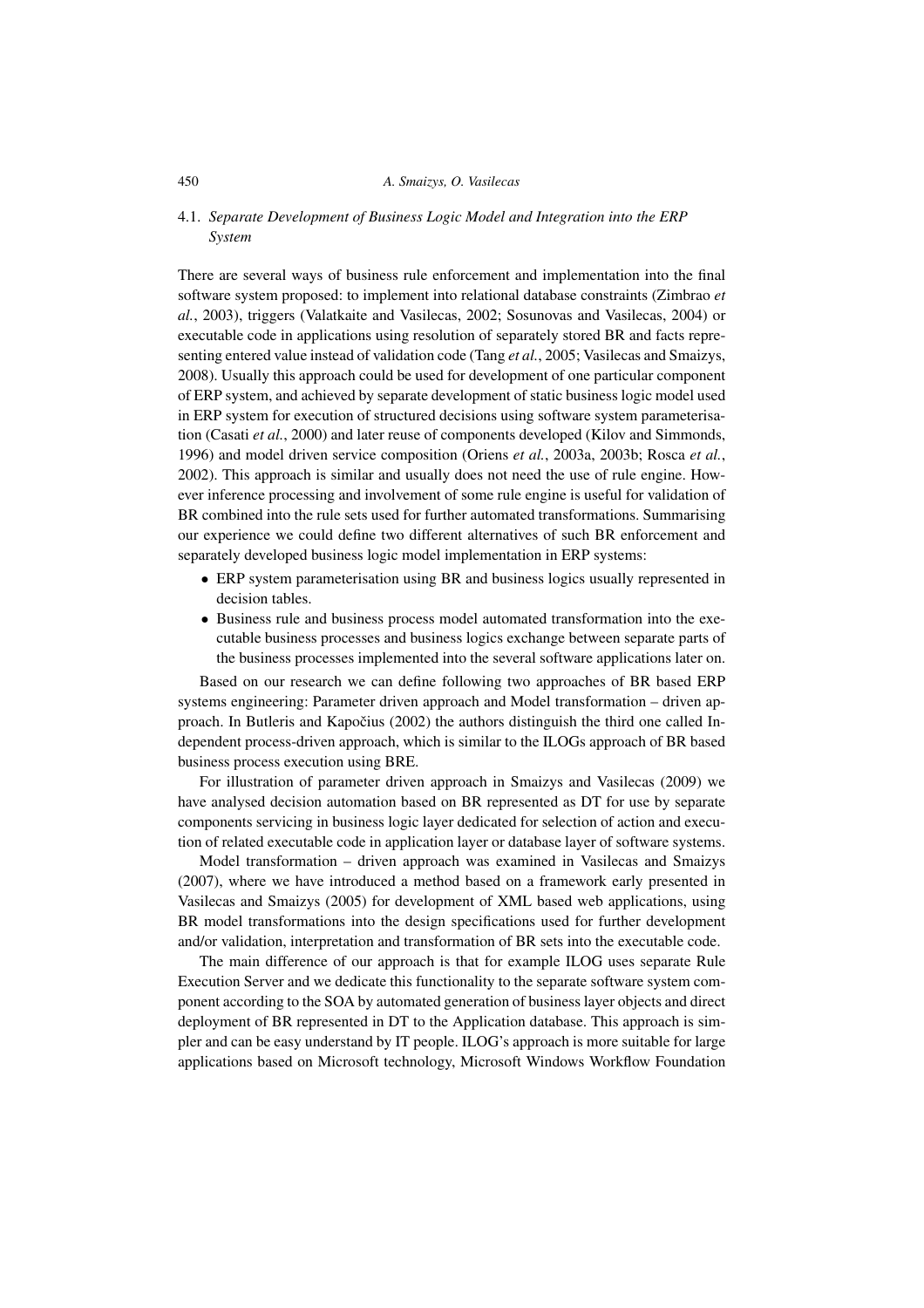and BizTalk (ILOG, 2008). Our approach is based on open source software and is integrated with Microsoft Visual Studio for the use by software developers. We do not require the use of BizTalk or another separate rule execution server and use automatically generated dll's with business layer objects providing execution of business logic according to the rules stored in DBMS. The same shared dll's in software system layer are used for integration of several applications in the Enterprise to implement shared logics. We argue that structured rules in DTs representing decisions required are simple and it is enough to automate development of querying process in the software system according to the BR managed at the business system level. Although for more sophisticated and intelligent decision making methods based on statistical analysis (e.g., clustering), neural networks, risk models, fuzzy logic, etc. the use of separate rule execution server is unavoidable.

Judging from the works of Avdejenkov *et al.* (2009) we can draw a conclusion that the business logic exchange here is vital for easy and fast ERP modification and adaptation to the business changes. ILOG's approach to business logic exchange is achieved by using separate Rule management tools and Rule Execution Server. Such rules or actions according to ILOG are exchanged through BizTalk server, where transformations needed are implemented in a special tool ILOG (2008). Our approach is related with the use of similar XML based source to destination meta-model based transformations with development of special transformation instructions stored as XML transformation schema (Vasilecas and Smaizys, 2007). Another approach alternative to the business logic exchange achieved by centralization of business logic execution presented in the next section.

# 4.2. *Centralized Business Logic Execution and Business Rule Enforcement in Integrated ERP Systems*

There are strong arguments for a non-redundant and centralised implementation of the IS-relevant BR in the database. This approach has the additional advantage that the rules cannot be circumvented by operations on the DBMS because of triggers and stored procedures are used for rule integration (Badawy and Richta, 2002). However the business logic used in business processes is distributed through different information systems software and usually differs depending on technology used for each particular software system. This leads to the problems dealing with inadequate automated decision processing and implementation of changes into different software or several parts of ERP system. This can be avoided by using centralized business logic execution and BR enforcement in the integrated ERP system according to the framework presented in Avdejenkov *et al.* (2009).

The main advantage of this approach is that here the part of software dedicated to the business decisions together with the rules describing business logic is separated and implemented into the central component of BRMS. This component is responsible for business decisions and includes a model of decision propagation into the components of enterprise software through several available information system interfaces (Fig. 3). The central part of proposed framework includes some reasoning processor for business rule execution. For example, rule execution engine also called BRE carries out various actions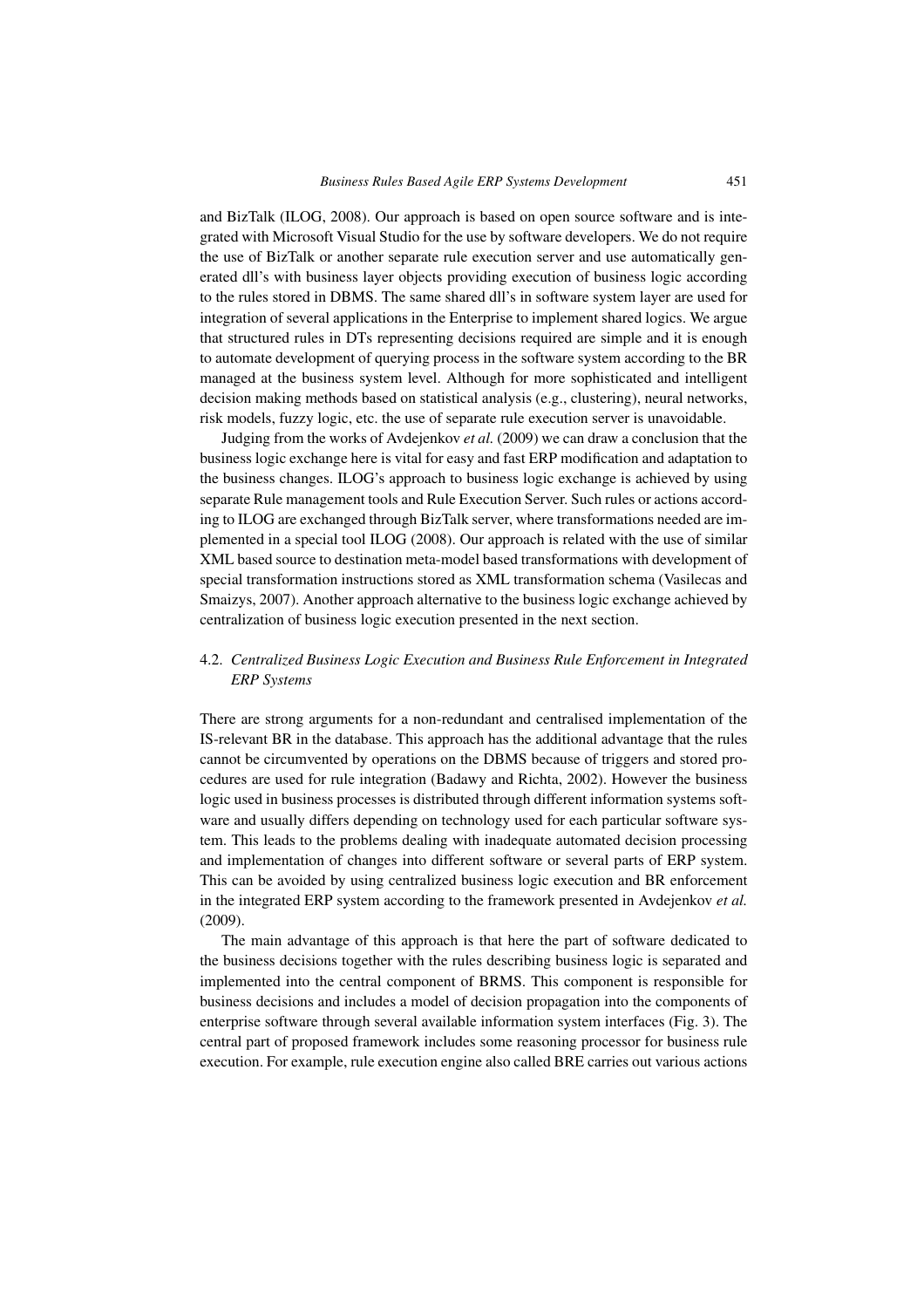

Fig. 3. The Framework of integrated intelligent system using business rule management system.

based on the reasoning results in the internal inference engine, ensuring data transferred between any two subsystems to conform according to the BR and data entered by users representing facts.

The interface to the external systems builds the communication between business users, internal BRMS system components and external software systems. The emerging agent software can be used for automation of BR discovery as well. The interface plays a key role in an open structured BRMS software system: codify human expertise into the software system in such a way that it can adopt the most creative intelligence and knowledge in decision making, transform formally represented BR into human language for review and edit by users, communicate with other external intelligent software system agents for more complicated tasks. BR based meta-rules concentration in one BRMS and rule exchange interfaces support intelligent interaction between different subsystems in an enterprise. Also, due to a flexible XML language used for BR formalization, it allows introducing an open organisation structure with a new intelligent functionality. Such a BR based meta-knowledge base system creates an open organization structure and allows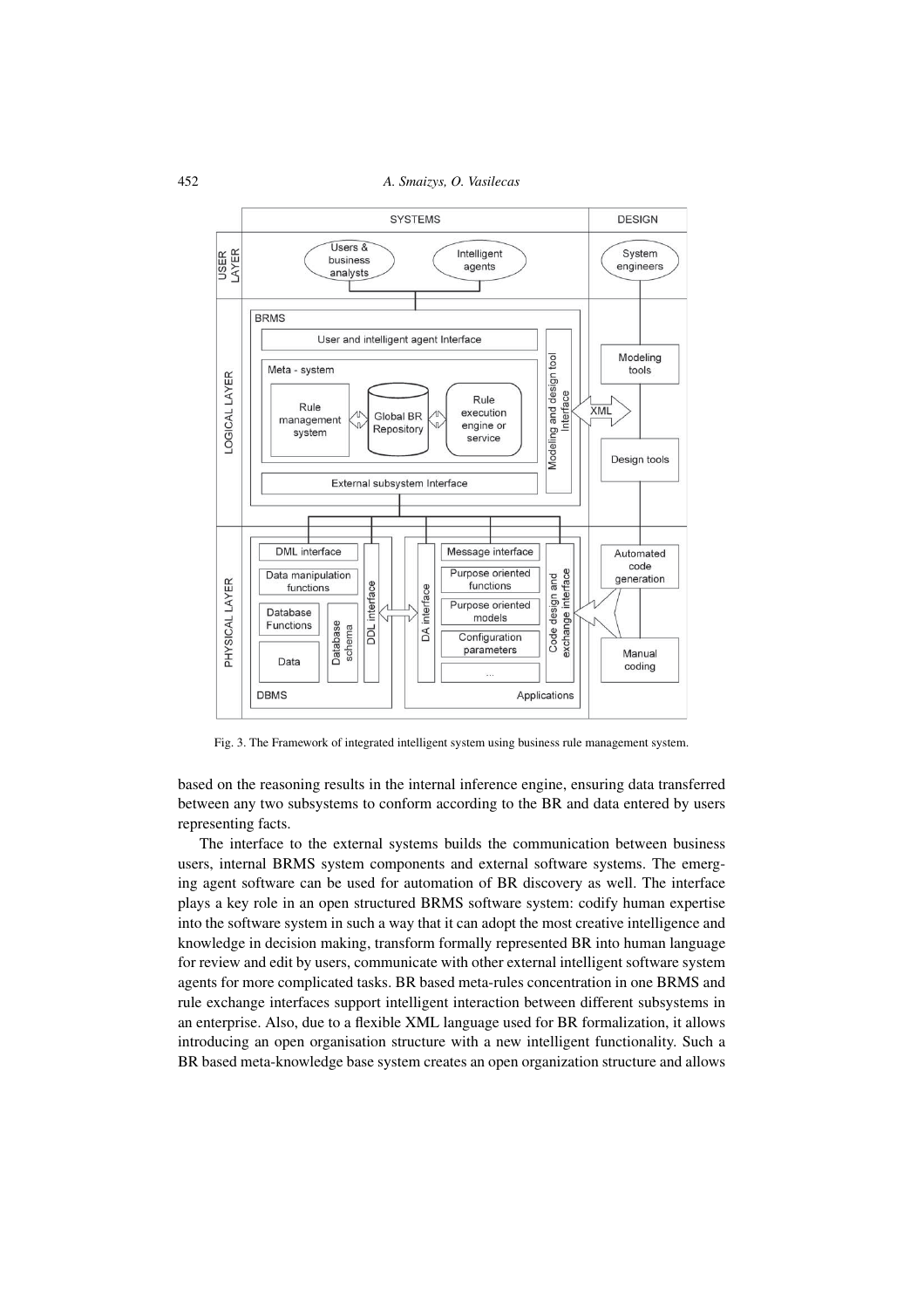a new intelligent functionality to enter the meta-knowledge and use it in all subsystems with corresponding rule exchange and enforcement interfaces to engage more duties in decision making process.

BRMS in this context allows not only integration of new services and business logic into the existing applications at the physical layer but also allows indirect integration of applications through BRMS or DBMS, as well (Chorafas, 2001; Penya *et al.*, 2002). According to our proposed framework, the integration possibilities are limited only by architecture of the application and functionality of external communication interfaces of DBMS and applications. DBMS usually include at least two interfaces for message exchange in Data manipulation and description languages, represented as Data Manipulations Language (DML) and Data Definition Language (DDL) interfaces in the framework.

#### 4.3. *Intelligent Self Adaptable ERP Systems*

Nowadays information system development is experiencing transition from crisp logic to fuzzy logic. This allows for both algorithmic and heuristic problem solving. Currently, there is a considerable research being done on Fuzzy Logic Relational Data Bases (FRDB) and Fuzzy Logic Query Languages (FSQL). Authors introduce fuzzy attributes, fuzzy constraints, and creation of FuzzyEER model with focus on semantic aspects in conceptual design (Galindo *et al.*, 2006). Fuzzy logic was defined in the late sixties of XXth century and enabled representation of more complicated rules with implication functions which were impossible using binary logic, e.g., decision systems, where a decision is dependent on large amount of factors.

During our research we have challenged a few problems not discussed before related to the situations, when BR are not known at the beginning or they are incomplete even contradicting but we still need decisions. Moreover such BR systems are not static and should be changed when a business situation changes. This means the need of development of the software systems that could be self adaptable to such changes and ensure information system adaptation to maximise achievement of goals dedicated by the executive staff. Such situations may be resolved by involvement of fuzzy logic or flow engines implemented in BRMS component called BR mining engine. We have made some experiments for solution of such problem by building a risk model of Vasilecas and Smaizys (2008). Similarly in Graeme *et al.* (2003) author uses statistical methods for simulation of decision influence on future state of business system. Such approach allows dynamical adaptation of the user interface of the ERP application to the changes in business system observed from the collected enterprise data and generation of the business service and results in the extensions or modifications to the workflow logic, business logic or data logic being directly reflected in the operative user front-end and the presentation logic of ERP system.

Summarising intelligent features of ERP systems that we can get from the approaches described in previous sections – they usually are acting by structured rules and do not deal with every possible impact on the business environment or future consequences. That is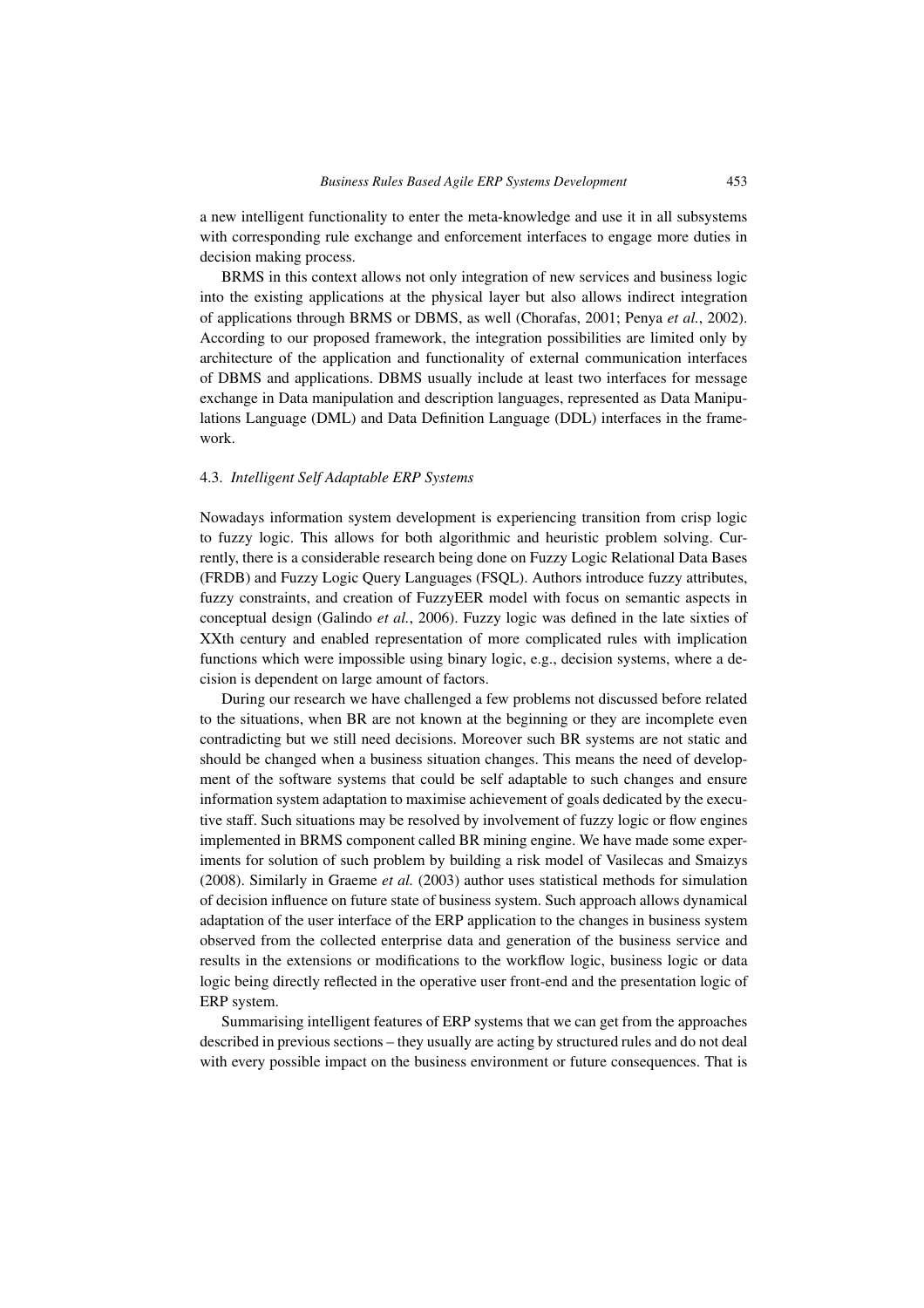the main reason why automated decisions based on such rules cannot take responsibility and requires involvement or approval of dedicated business people. This limits decision automation possibilities. The use of fuzzy logic instead or together with crisp logic in ERP systems can be used to simulate a real business environment and evaluate possible impact providing automated heuristic decisions.

# **5. Discussions**

In this section we want to debate typical questions that may arise during discussions on the subject of this paper.

• **Why there are so many different BR approaches for the ERP system development?**

We argue that there are not widely accepted standards or universal BR approach for ERP development yet. This leads to a large scale of different methods and variations of systems engineering processes and architectures used. In this paper we have made efforts to group them into the three main groups according to the maturity level, complexity and components used to ensure the agile ERP system development. This started from a simple involvement of BR and separate management according to the first approach described in Section 4.1, centralised BR execution and enforcement involved in the second one which is described in Section 4.2 and intelligent way of BR mining and use for self adaptable ERP system development described in the third approach presented in Section 4.3. However this set is not final one and we expect new evolving methods of ERP systems development in the nearest future, especially those related to the intelligent self adaptable ERP systems. Every further approach is more complicated and the selection of the approach used should be made according to the particular needs of ERP systems developers and business users.

# • **What about propagating changes of ERP systems data model when BR system has been changed?**

We agree that there are some limitations for modification of the existing data model. Especially, when using parameterisation approach in development process. However according to our method proposed in Smaizys and Vasilecas (2009) it is allowed to change the existing data model and we allow addition of new rules, conditions and actions, by propagating them directly into the data model of configuration part of the software representing BR based business logic by running automated transformations and executing DDL instructions in the new iteration of development process. Automated refresh of logical model at the business system layer, update and automated generation (refresh) of the code at business logic tier according to the n-tier architecture is also required. However, we experienced limitation assuring compliance of already existing business data records to the new BR and still we can not deal with changes in existing attributes and relations of business entities being propagated in an automated way.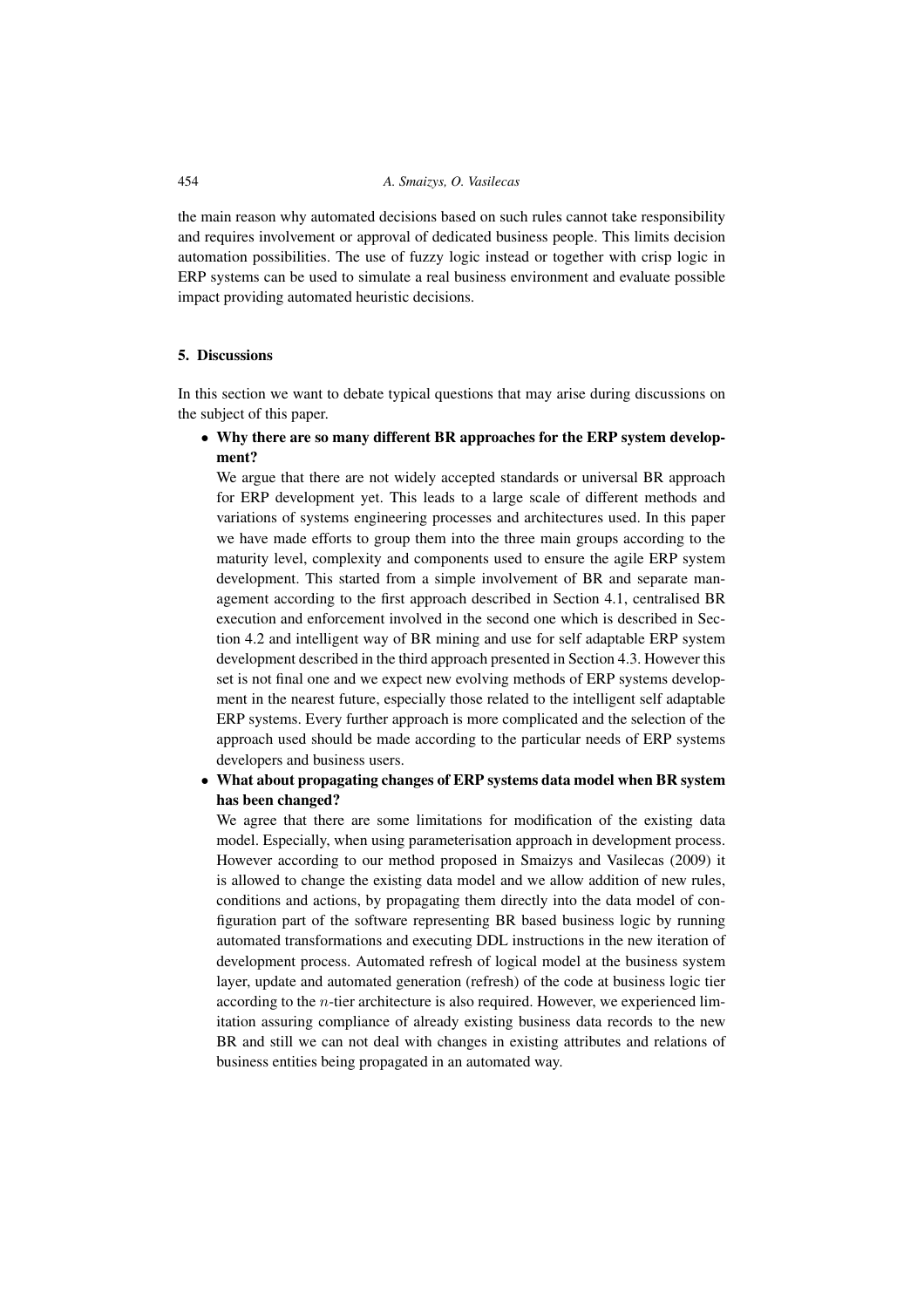# • **Why we are presenting included ideas as important to ERP systems development only?**

We agree that most of the presented information could be applied to the development of intellectualized IS in general. That is because as we have noticed before – the border between ERP systems and other kind of IS is going to be heavily distinguished. However the ideas, methods and results presented in this paper are based on our running researches in the field of ERP systems only. Wider application of the methods presented in this paper for intellectualized IS in general should be produced with care and checked accordingly.

# **6. Conclusions**

In this paper we have overviewed BR based ERP systems engineering process and separated three main approaches used for such a ERP systems development based on maturity and complexity of engineering processes and methods used. Depending on the approach used for BR based ERP systems development it may be possible to ensure different level of agility by an instant deployment of changes in the Business policy and immediate reaction to the changes on the market or competition by changing existing business rules and introducing new rules not by programmers, but by business analysts. Such advances allow ERP systems to be more transparent, auditable and to achieve cost reduction because of more efficient process of introduction of changes in business policy into the software systems of BIS used for implementation of decision automation and decision support.

Current commercial ERP systems are developed using traditional BIS engineering methods and only few of them are on the first – BR separation level of maturity and complexity according to the BR based ERP approach classification proposed. Basically business rules are used only for description of business logics in business processes modelled and implemented in traditional way.

Although BR based ERP systems have more complex development process in an initial phases, but such a system is more efficient in further maintenance and simplified modifications that is especially needed for businesses with frequently changing regulations and business policy, competitive behaviour on the market and requiring a high level of customisation and adaptation to the large scale of separate customer needs, especially when the software is designed using SOA.

Because of complexity of BR approach and no existing standardised methods of BR based ERP systems development current systems still not include any centralised component acting as BRMS. This prevents the use of more complicated and mature BR based approaches of ERP systems development. It still may be only partly achieved using separate additionally developed software applications, which ensure automation and execution of business processes responsible for decisions according to the business logics represented in BR. Such extensions usually are integrated with ERP systems using all the available standard ERP system interfaces or special messages passed trough business process management server.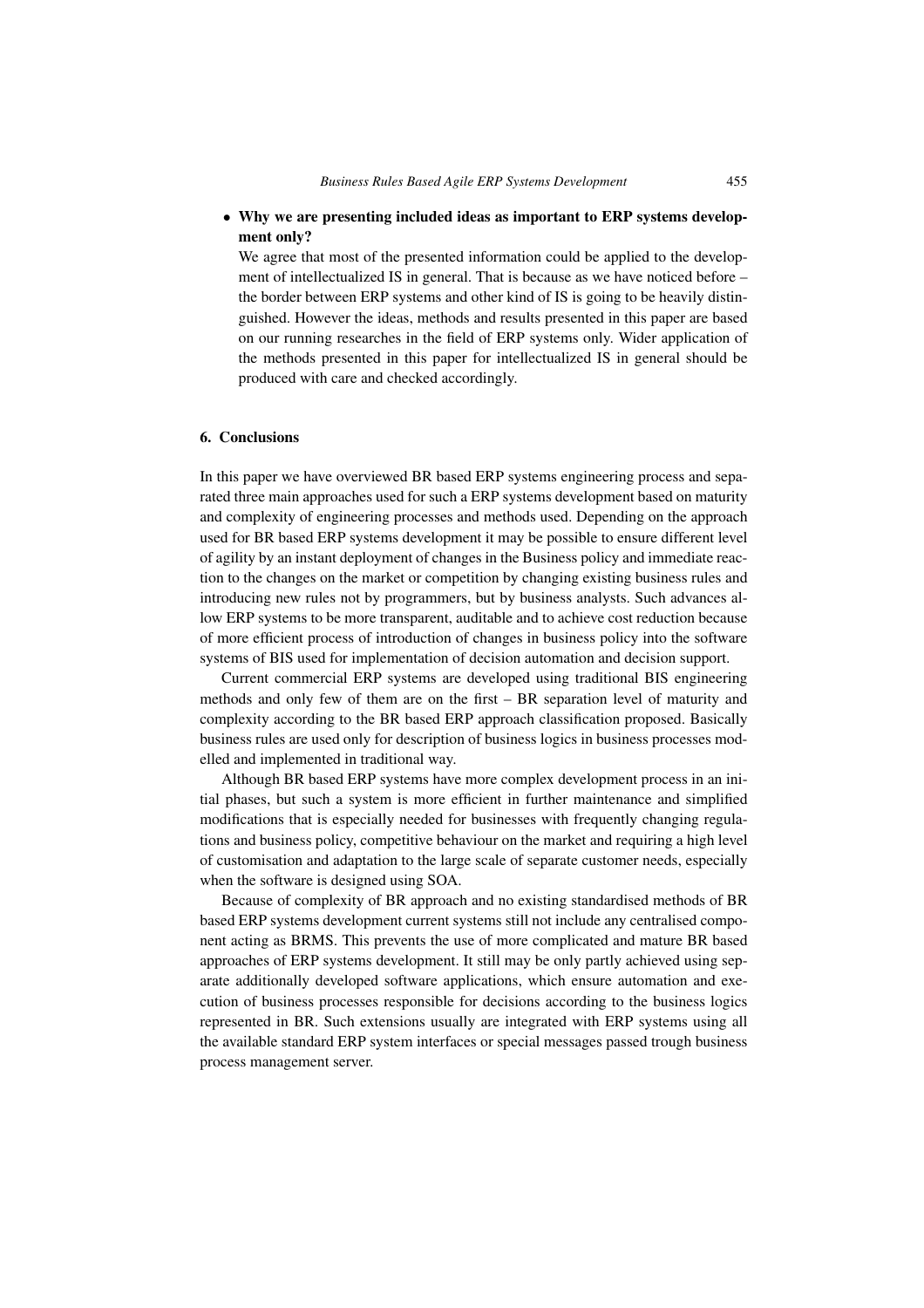There are more problems left to solve in order to start a wide-ranging development of BR based intelligent ERP systems. Several early businesses oriented and ERP integrated products using business rules technology have their roots in the realm of artificial intelligence and inference systems. They were complex, expensive to run and maintain, and not business-user-friendly. However some modern ERP system developers (e.g., Oracle, etc.) have already started implementation of intelligent parts of the software systems using BR approach.

#### **Acknowledgements**

The work is supported by Lithuanian State Science and Studies Foundation according to High Technology Development Program Project "Business Rules Solutions for Information Systems Development (VeTIS)" Reg. No. B-07042.

#### **References**

- Avdejenkov, V., Vasilecas, O., Smaizys, A. (2009). Business rule management in enterprise resource planning systems. In: *Frontiers in Artificial Intelligence and Applications, Databases and Information Systems V*, Vol. 16. IOS Press, pp. 255–266.
- Badawy, M., Richta, K. (2002). Deriving triggers from UML/OCL specification. In: Kirikova, M. *et al.* (Eds.), *Proc. of ISD 2002 conference on Information Systems Development: Advances in Methodologies, Components and Management*. Kluwer Academic/Plenum Publishers, pp. 305–316.
- Bajec, M., Krisper, M. (2005). A methodology and tool support for managing business rules in organisations. *Information Systems*, 30(6), 423–443.
- Bocij, P., Chaffey, D., Hickie, S., Greasley, A. (2005). *Business Information Systems*. Pearson Education.
- Bremdal, B.A., Olsen, S. (1997). An introduction to fuzzy systems in production and mechanical engineering. In: Wang, K. *et al.* (Eds.), *Nordic-Baltic Summer School on Applications of AI to Production Engineering*, Kaunas University of Technology Press, Kaunas, pp. 115–129.
- BRG (2000). *Defining Business Rules What Are They Really*? Version 1.3. Ross, G.R. (Ed.), Business Rules Group (BRG). http://www.businessrulesgroup.org/first\_paper/br01c0.htm.
- BRG (2003). *The Business Rule Manifesto The Principles of Rule Independence*. Version 2.0, Ross, G.R. (Ed.), Business Rules Group (BRG).

http://www.businessrulesgroup.org/brmanifesto/BRManifesto.

- BRG (2005). *The Business Motivation Model Business Governance in a Volatile World*. Version 1.2, Ross, G.R. (Ed.), Business Rules Group (BRG). http://www.businessrulesgroup.org/bmm.shtml.
- Butleris, R., Kapočius, K. (2002). The business rules repository for information systems design. In: 6th East-*European Conference ADBIS'2002. Research Communications*, Vol. 2. STU, Bratislava, pp. 64–77.
- Butleris, R., Nenortaitė, J. (2009). Improving business rules management through the application of adaptive business intelligence technique. *Information Technology and Control*, 38(1), 21–28.
- Casati, F., Ilnicki, S., Jin, L., Krishnamoorthy, V., Shan, M.C. (2000). *Adaptive and Dynamic Service Composition in eFlow*. HP Lab. Techn. Report, HPL-2000-39.

http://www.hpl.hp.com/techreports/2000/HPL-2000-39.html.

Ceponiene, L., Nemuraite, L., Vedrickas, G. (2009). Separation of event and constraint rules in Uml&Ocl models of service oriented information systems. *Information Technology and Control*, 38(1), 29–37.

Chisholm, M. (2002). The black box problem. *Business Rules Journal*, 3(3). http://www.BRCommunity.com/a2002/b100.html.

Chisholm, M. (2004). *How to Build a Business Rules Engine*. Morgan Kaufman Publishers.

Chorafas, D.N. (2001). *Integrating ERP, CRM, Supply Chain Management, and Smart Materials*. CRC Press LLC, Auerbach.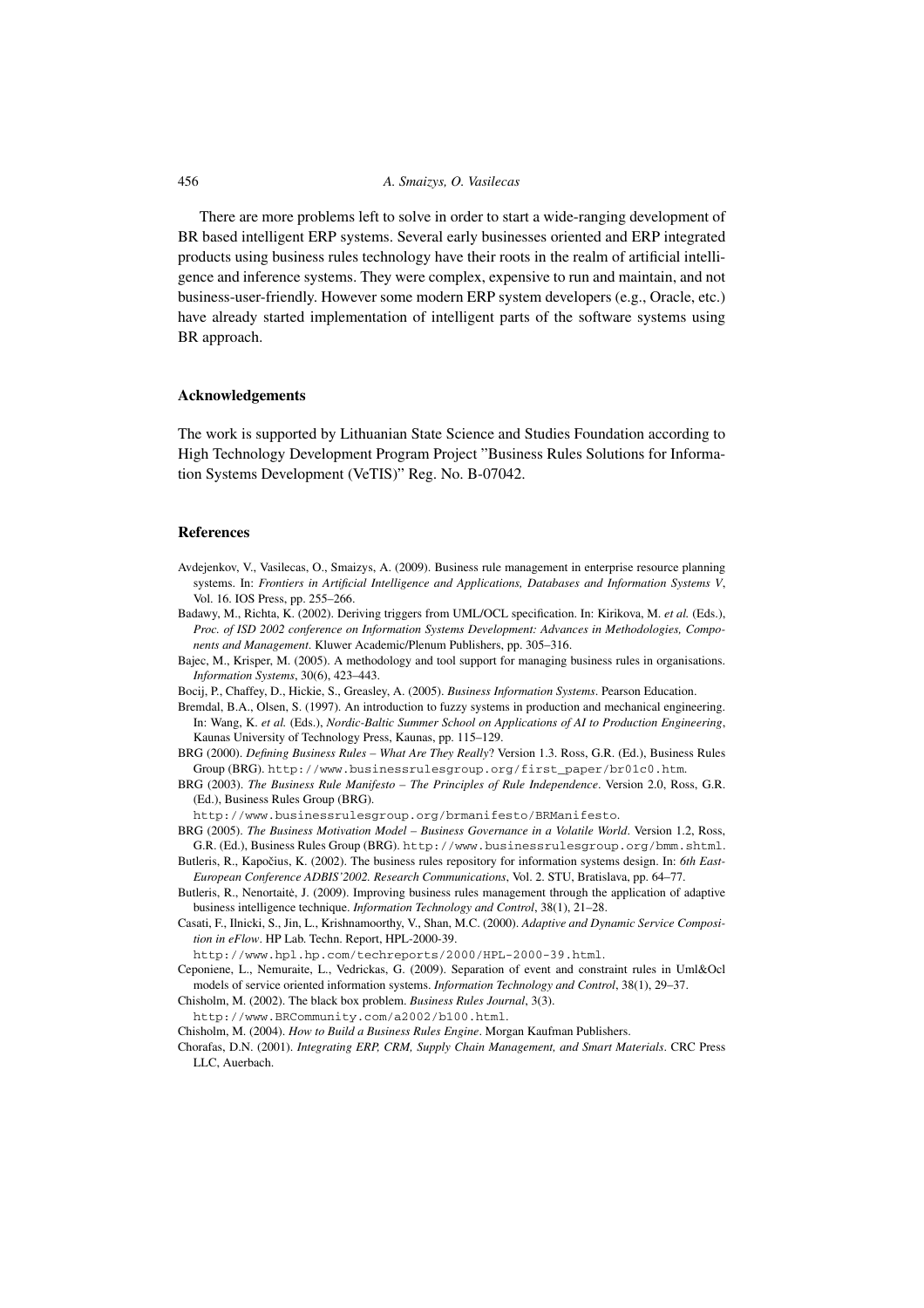- Ciuksys, D., Caplinskas, A. (2007). Reusing ontological knowledge about business processes in IS engineering: Process configuration problem. *Informatica*, 18(4), 585–602.
- Das, G., Lin, K., Mannila, H., Renganathan, G., Smyth, P. (1998). Rule discovery from time series. In: *Proceedings of the Fourth International Conference on Knowledge Discovery and Data Mining* (*KDD-98*). AAAI Press, pp. 16–22.
- Date, C.J. (2000). *What Not How*: *The Business Rules Approach to Application Development*. Reading, MA, Addison-Wesley.
- Eder, J., Kappel, G., Tjoa, A.M., Wagner, R.R. (1987). BIER The behavior integrated entity-relationship approach. In: Spaccapietra, S. (Ed.), *Proceedings of the 5th International Conference on Entity-Relationship Approach*. North-Holland, Amsterdam, pp. 147–166.
- Eriksson, H-E., Penker, M. (2000). *Business Modeling with UML: Business Patterns at Work*. John Wiley & Sons.
- Forgy, C.L. (1982). Rete: A fast algorithm for the many pattern/many object pattern match problem. *Artificial Intelligence*, 19(1), 17–37.
- Galindo, J., Urrutia, A., Piattini, M. (2006). *Fuzzy Databases*: *Modeling, Design, and Implementation*. IGI Publishing, Hershey, PA.
- Graeme, S., Seddon, P.B., Willcocks, L. (2003). *Second-Wave Enterprise Resource Planning Systems*. Cambridge University Press.
- Grosof, B.N. (2001). Standardizing XML rules: preliminary outline of invited talk International Joint Conference on Artificial Intelligence (IJCAI-01). In: Preece, A. (Ed.), *Workshop on E-Business and the Intelligent Web*. http://xml.coverpages.org/IJCAI-grosof20010518.pdf.
- von Hale, B. (2001). *Business Rules Applied*: *Building Better Systems Using the Business Rules Approach*. John Wiley & Sons, New York.
- Hall, C., Harmon, P. (2006). *The 2006 BP Trends Report on Business Rules Products, Business Process Trends*. www.bptrends.com/reports\_toc\_03.cfm
- Hay, D.C. (2003). *Requirement Analysis*: *From Business View to Architecture*. Prentice-Hall, New Jersey.
- Hay, D.C., Kolber, A., Anderson, H.K. (1997). *Guide Business Rule Project: Final Report*.

http://grace.evergreen.edu/businessRules.

- Herbst, H. *et al.* (1994). The specification of business rules: A comparison of selected methodologies. In: Verrijn-Stuart, A.A., Olle, T.W. (Eds.), *Methods and Associated Tools for the Information System Life Cycle*. Elsevier, pp. 29–46.
- Hossain, L., Patrick, J.D., Rashid, M.A. (2002). *Enterprise Resource Planning*: *Global Oportunities & Chalanges*. Idea Group Publishing.

ILOG (2008). *Business Rules Management System ILOG Rules*. http://www.ilog.co.uk/products/rules/.

Jain, A.K., Murty, M.N., Flynn, P.J. (1999). Data clustering: A review. In: *ACM Computing Surveys* (*CSUR*), Vol. 31, Issue 3. ACM, New York, USA, pp. 264–323.

JBoss (2008). *Business Rule Engine JBoss Rules*. http://www.jboss.com/products/rules/.

- Jess (2008). *Rule Engine Jess* (*Java Expert System Shell*). http://herzberg.ca.sandia.gov/jess/. Kilov, H., Simmonds, I. (1996). Business patterns: Reusable abstract constructs for business specification. In:
- Humphreys, P. *et al.* (Eds.), *Implementing Systems for Supporting Management Decisions*: *Concepts, Methods and Experiences*. Chapman and Hall, pp. 225–248.
- Kusiak, A. (1997). Knowledge-based systems. In: Wang, K. *et al.* (Eds.), *Nordic–Baltic Summer School on Applications of AI to Production Engineering*. Kaunas University of Technology Press, Kaunas, pp. 45–79.
- Loucopoulos, P., Katsouli, E. (1992). Modelling business rules in an office environment. *SIGOIS Bulletin*, 13(2), 28–37.
- Mahajan, S. (1997). Building a data warehouse using Oracle OLAP tools. Oracle technical report. *ACTA Journal*, September. http://www.oracle.com.
- Morgan, T. (2002). *Business Rules and Information Systems*: *Aligning IT with Business Goals*. Addison-Wesley. Nijssen, G.M., Halpin, T.A. (1989). *Conceptual Schema and Relational Database Design – A Fact Oriented Approach*. Prentice-Hall, Englewood Cliffs.
- OMG (2006). *Object Constraint Language*. Version 2.0. Object Management Group (OMG). http://www.omg.org/cgi-bin/doc?formal/2006-05-01/.

Chung, C.H. (2003). Operation management. In: *Encyclopedia of Information Systems*, Vol. 3. Elsevier Science, pp. 391–402.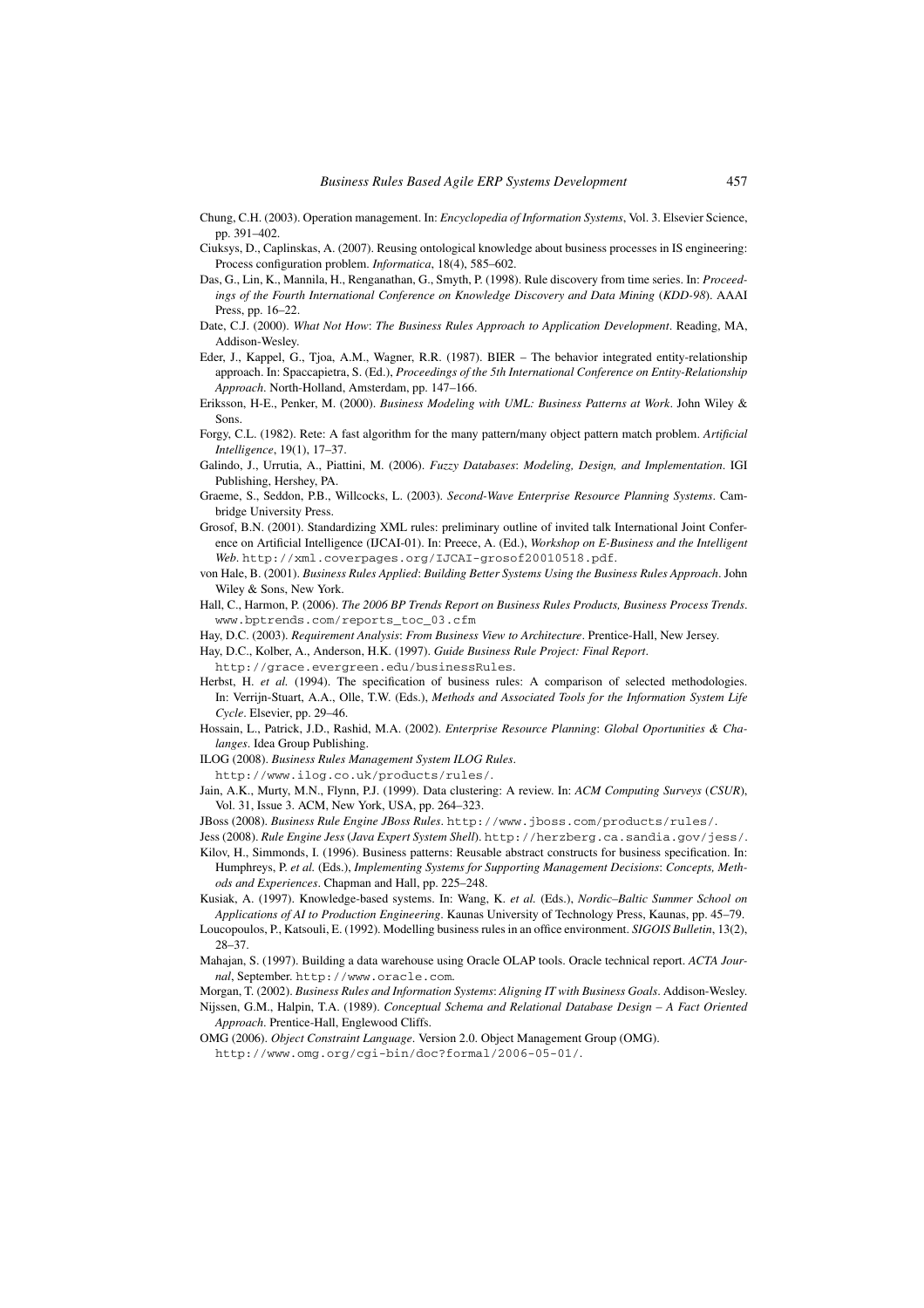OMG (2007). *Unified Modeling Language*. Object Management Group. http://www.uml.org/.

- OMG (2008). *Semantics of Business Vocabulary and Business Rules* (SBVR), Version 1.0 (December). http://www.omg.org/docs/formal/08-01-02.pdf.
- OpenRules (2008). *Business Rules Management System Open Rules*. http://openrules.com.
- Orriens, B., Yang, J., Papazoglou, M.P. (2003a). Model driven service composition. In: *Lecture Notes in Computer Science*, Vol. 2910. Springer-Verlag, Berlin, pp. 75–90.
- Orriens, B., Yang, J., Papazoglou, M.P. (2003b). A framework for business rule driven service composition. In: *Lecture Notes in Computer Science*, Vol. 2819. Springer, Berlin, pp. 14–27.
- Penya, Y.K., Bratoukhine, A., Sauter, T. (2002). ERP integration into generic plant automation model. In: *Workshop on Information Systems for Mass Customization, ISMC'2002*, Sep. 2002, Málaga Spain, pp. 137–148. QuickRules (2007). *Business Rules Management System QuickRules*. http://www.yasutech.com.
- Rosca, D., Greenspan, S., Wild, C. (2002). Enterprise modelling and decision-support for automating the business rules lifecycle. *Automated Software Engineering*, 9(4), 361–404.
- Ross, R.G. (1997). *The Business Rule Book. Classifying, Defining and Modeling Rules*. Business Rules Solutions. LLC Houston.

Ross, R.G. (2003). *Principles of the Business Rule Approach*. Addison-Wesley.

- Smaizys, A., Vasilecas, O. (2009). Agile software system development and customisation using business rules. In: *Frontiers in Artificial Intelligence and Applications, Databases and Information Systems V*, Vol. 187. IOS Press, pp. 243–254.
- Sosunovas, S., Vasilecas, O. (2004). Transformation of business rules models in information systems development process. In: *Databases and Information Systems Doctoral Consortium*: *Sixth International Baltic Conference BalticDB&IS 2004*, Riga, Latvia, June 6–9, Vol. 672. University of Latvia, pp. 373–384.
- Tang Z., Maclennan, J., Kim, P.P. (2005). Building data mining solutions with OLE DB for BM and XML for analysis. *SIGMOD Rec.*, 34(2), 80–85.
- Thorpe, M., Ke, C. (2001). *Simple Rule Markup Language (SRML): A General XML Rule Representation for Forward-Chaining Rules*. ILOG. http://xml.coverpages.org/srml.html.
- Valatkaite, I., Vasilecas, O. (2002). Deriving active database triggers from business rules model with conceptual graphs. In: *Lithuanian Mathematical Collection*, Vol. 42. MII, Vilnius, pp. 289–293.
- Valatkaite, I., Vasilecas, O. (2005). On business rules automation: The BR-centric IS development framework. In: Eder, J. *et al.* (Eds.), *ADBIS 2005, LNCS 3631*. Springer-Verlag, Berlin, Heidelberg, pp. 350–365.
- Van Assche, F., Layzell, P., Loucopoulos, P., Speltincx, G. (1988). Information systems development: A rulebase approach. *Journal of Knowledge Based Systems*, 1(4), 227–234.
- Vasilecas, O., Lebedys, E. (2006). Moving business rules from system models to business rules repository. *INFOCOMP*, 5(2), 11–17.
- Vasilecas, O., Smaizys, A. (2005). Business rule based knowledge base integrated intelligent system framework. *Information Sciences*, 34, 195–200.
- Vasilecas, O., Smaizys, A. (2007). The framework for business rule based software modeling: An approach for data analysis models integration. In: *Frontiers in Artificial Intelligence and Applications, Databases and Information Systems IV*, Vol. 155. IOS Press, pp. 175–188.
- Vasilecas, O., Smaizys, A. (2008). Business rule enforcement and conflict resolution using risk analysis. In: *Proceedings of the 14th International Conference on Information and Software Technologies* (*IT2008*), *Research Communications*. Kaunas University of Technology, Kaunas, pp. 92–98.
- Versata (2006). *Business Rules Management System Versata*. http://www.versata.com.
- Weiden, M., Hermans, L., Schreiber, G., Sven van der Zee (2004). *Classification and Representation of Business Rules*. www.omg.org/docs/ad/02-12-18.pdf
- YASU Technologies (2007). *Business Rules Management System QuickRules*.
- http://www.yasutech.com.
- Zachman, J. (1987). A framework for information systems architecture. *IBM Systems Journal*, 26(3), 276.
- Zachman, J., Sowa, J. (1992). Extending and formalizing the framework for information systems architecture. *IBM Systems Journal*, 31(3), 590.
- Zimbrao, G., Miranda, R., Souza, J.M., Estolano, M.H., Neto, F.P. (2003). Enforcement of business rules in relational databases using constraints. In: *Proceedings of XVIII Simposio Brasileiro de Bancos de Dados/SBBD 2003*. UFAM, pp. 129–141.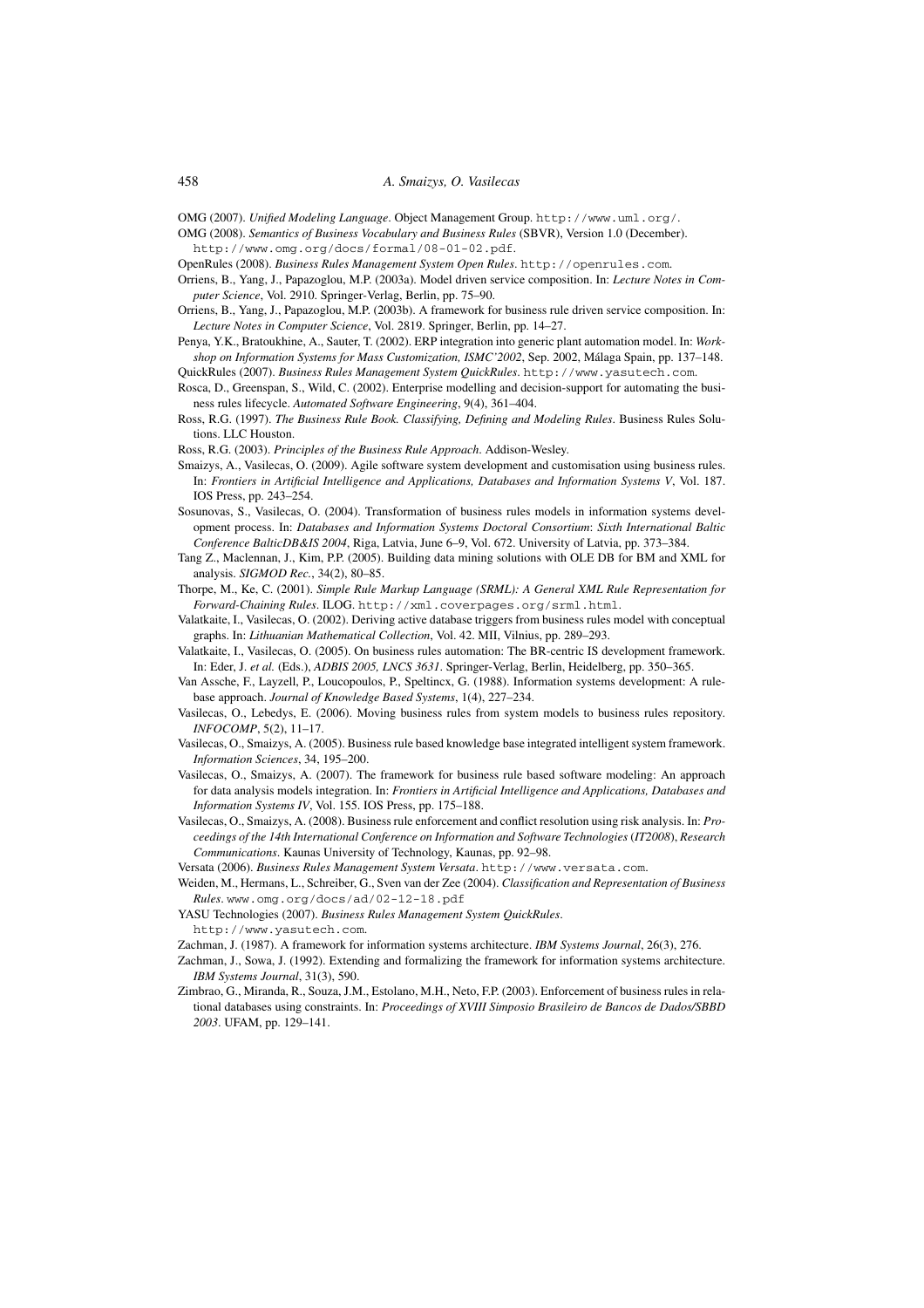A. Smaizys has graduated from Klaipeda University in 2004 and received the MS degree in informatics. From 2007 he is a PhD student at Vilnius Gediminas Technical University, Faculty of Fundamental Sciences. He is a lector in Information System Department of the Klaipėda University. His research interests are in business rule based information system engineering.

**O. Vasilecas** has graduated from Kaunas University of Technology in 1967. He received the PhD degree from Vilnius University, in 1979. He is a professor of Information System Department, and the head of the Information System Research Laboratory in the Vilnius Gediminas Technical University. His research interests include intelligent information system, business, information and software system engineering, knowledge representation and formal concepts modelling, and business rules approach in information systems development.